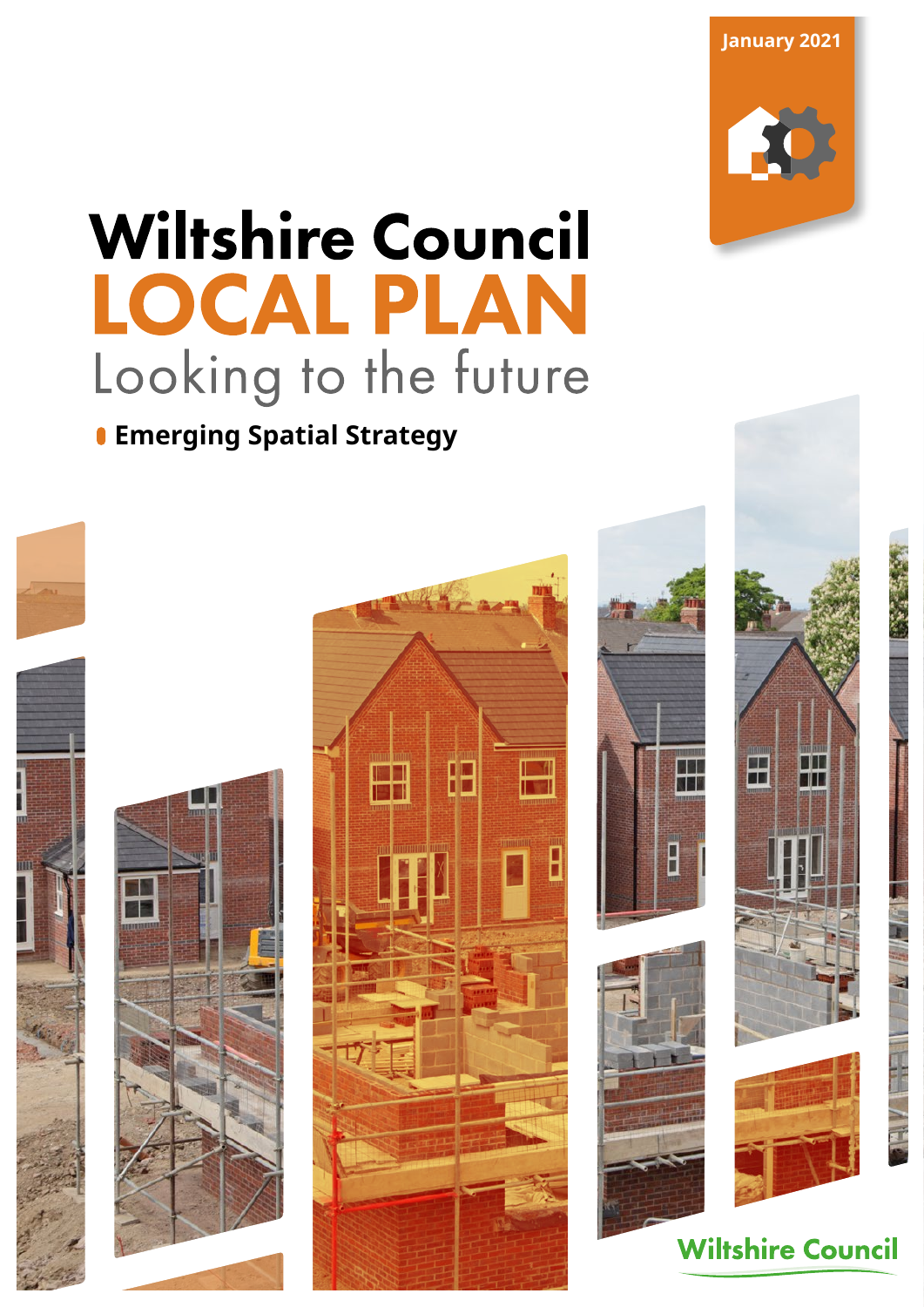# **Contents**

| <b>Introduction</b>                     | 4  |
|-----------------------------------------|----|
| <b>Growth and climate change</b>        | 5  |
| <b>Delivering the spatial strategy</b>  | 6  |
| <b>Formulating the spatial strategy</b> |    |
| <b>Emerging Spatial Strategy</b>        | 9  |
| <b>Chippenham Housing Market Area</b>   | 13 |
| <b>Swindon Housing Market Area</b>      | 19 |
| <b>Trowbridge Housing Market Area</b>   | 21 |
| <b>Next steps</b>                       | 23 |
| <b>Appendix One: The Role and</b>       |    |
| <b>Function of Brownfield Targets</b>   | 24 |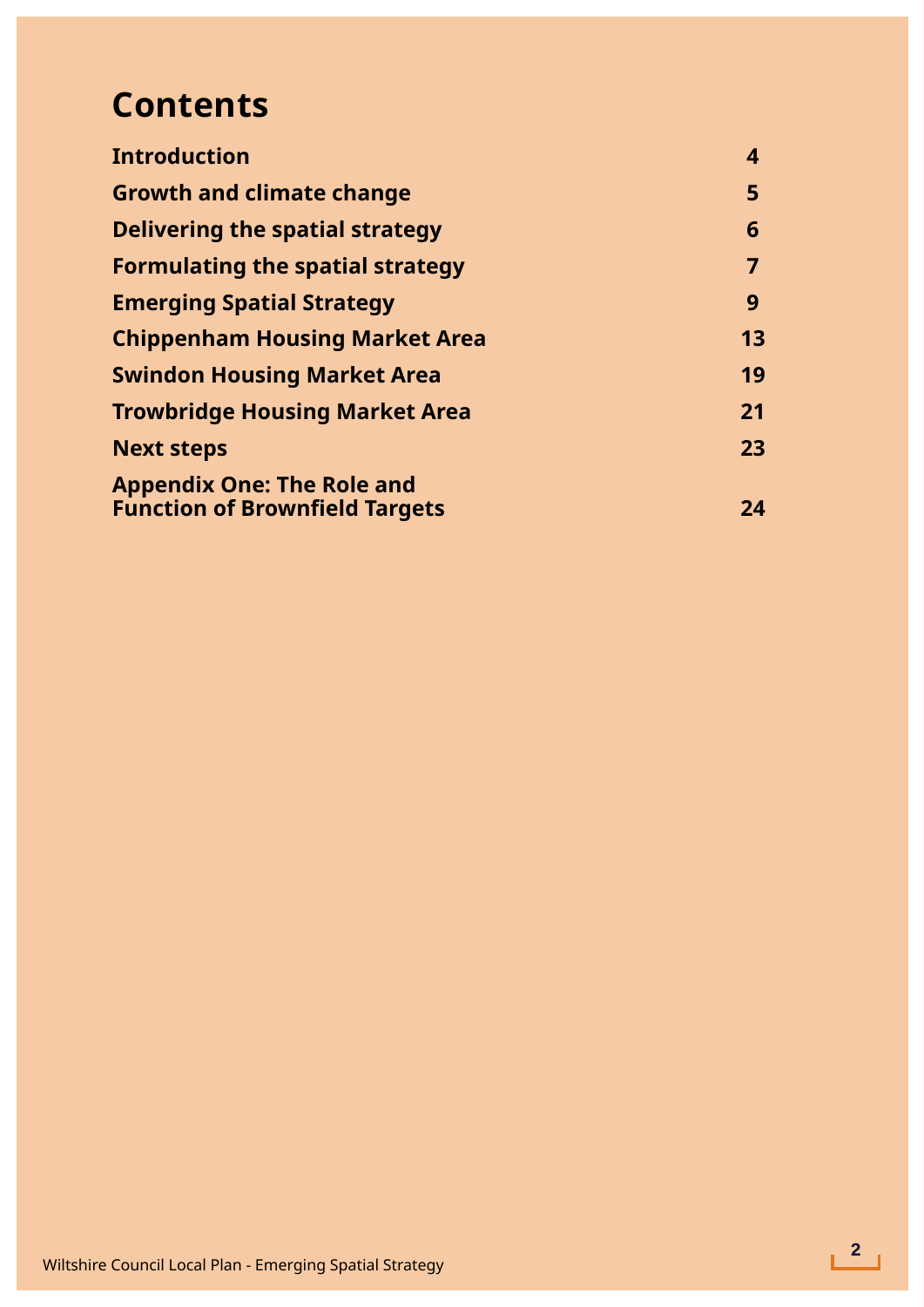# **Introduction**

- 1.1 Forecasts predict Wiltshire will need between 40,840 and 45,630 new homes over the plan period of 2016 to 20361. The Government, however, is reviewing the method local planning authorities must use to assess the need for new homes so this could change. Other forecasts estimate an additional 26 hectares of land will be needed for business and jobs. The Local Plan must accommodate these scales of growth.
- 1.2 The spatial strategy, the pattern of development, distributes these scales of growth around the county. It is expressed in terms of the amount of new homes and land for employment that each main settlement should accommodate.
- 1.3Outside of the main settlements, the focus will continue to be on protecting the countryside and only development that can meet local needs. A separate paper ('Empowering Rural Communities') looks at how schemes to meet local needs can be built more easily and what should be planned for at rural settlements.
- 1.4Creating one or more new settlements has also been considered, specifically for the Chippenham and Salisbury areas, which are discussed later in this document.

#### **Main Settlements**

A hierarchy of settlements is set out in the Wiltshire Core Strategy (Core Policy 1: Settlement Strategy). Each level's settlements have a particular role. The levels are; Principal Settlements, Market Towns, Local Service Centres, Large Villages and Small Villages. 'Main settlements' refers to Principal Settlements and Market Towns.

The hierarchy will not change as part of the review, but Small Villages will be considered 'non-strategic'. This means neighbourhood plans may reclassify such settlements or add new villages depending upon the evidence of local circumstance2.

| <b>Principal Settlements</b> | Chippenham<br>Salisbury<br>Trowbridge                                                                                                                                                                                    | These are the primary focus for development<br>and will provide significant levels of jobs and<br>homes                                                                                                                           |
|------------------------------|--------------------------------------------------------------------------------------------------------------------------------------------------------------------------------------------------------------------------|-----------------------------------------------------------------------------------------------------------------------------------------------------------------------------------------------------------------------------------|
| <b>Market Towns</b>          | Amesbury <sup>3</sup><br>Bradford-on-Avon<br>Calne<br>Corsham<br><b>Devizes</b><br>Malmesbury<br>Marlborough<br>Melksham<br><b>Royal Wootton Bassett</b><br><b>Tidworth and</b><br>Ludgershall<br>Warminster<br>Westbury | Market towns have the potential for significant<br>development that will increase the number<br>of jobs and homes to help sustain/ enhance<br>services and facilities and promote<br>self-containment and sustainable communities |

<sup>140,840</sup> homes being the minimum required by Government using its current standard method. The Government has stated an intention to review its methodology. Source: Swindon Borough and Wiltshire Council Local Housing Needs Assessment 2019, ORS, (Apr 2019).

<sup>2&#</sup>x27;Empowering Rural Communities', a consultation accompanying this one, explains in more detail the role of rural settlements: Local Service Centres, Large and Small Villages

<sup>&</sup>lt;sup>3</sup>Taking into account consultation responses, it is proposed that Amesbury will no longer be linked with Bulford and Durrington for the purposes of the spatial strategy. Further information is provided in the Amesbury Planning for Settlement Statement.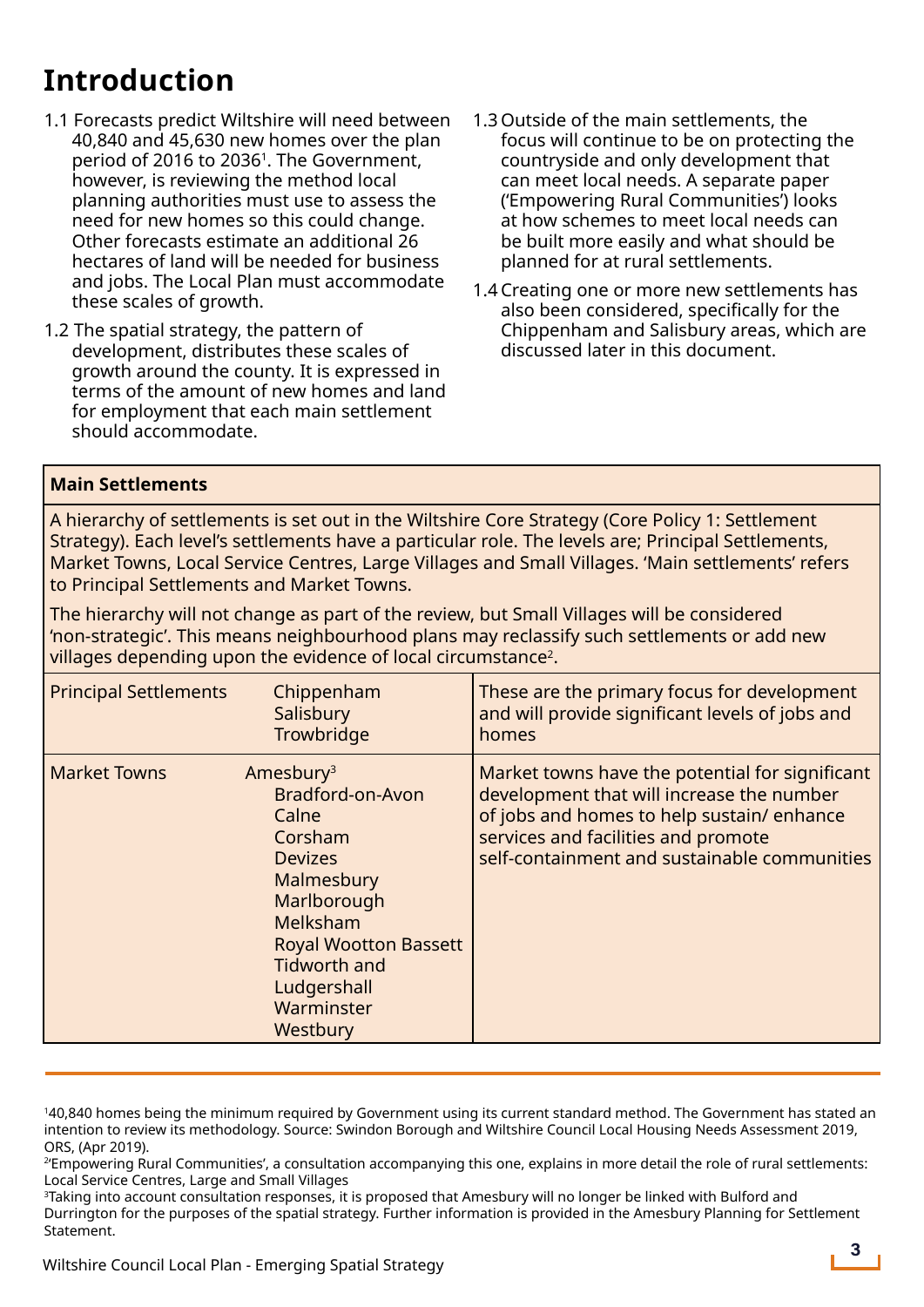# **Growth and climate change**

- 2.1 Addressing climate change is already a Local Plan objective . A sustainable pattern of development and how growth is distributed appropriately continues to be an important means to help address climate change. The aim is to focus growth on the main settlements and the largest of these, Chippenham, Salisbury and Trowbridge, in particular. The box below outlines some of the positive outcomes that can be achieved
- 2.2A large proportion of Wiltshire residents live in the countryside and smaller rural settlements. On a smaller scale, growth to meet local needs can also facilitate carbon reduction in similar if more modest ways. Rural settlements can provide several vital everyday local services. Affordable homes are needed for local people and planning must help support rural jobs. With much smaller scales of development, by supporting initiatives to meet local needs, maintaining the role of villages also helps to deliver a sustainable pattern of development.

In February 2019 the Council resolved to acknowledge a climate emergency and to seek to make the county carbon neutral by 2030. A Global Warming and Climate Emergency Scrutiny Task Group was set up to gather evidence and come up with recommendations on achieving net zero. A commitment was also made to make the council carbon neutral by 2030.

A new climate strategy is being prepared to enable the Council to meet these commitments, but carbon reduction is already an integral theme of the Local Plan.

2.3 The Local Plan Review will play a key role in helping to deliver not only the Council's carbon reduction aspiration, but also achieving compliance with legislation and national planning policy expectations regarding climate change.

#### **Climate change outcomes**

Focusing new development within the County's main settlements reduces carbon in different ways. It will:

- make best use of existing infrastructure, such as energy networks, public buildings, services and local transport networks, reducing the need for additional infrastructure that would create more carbon;
- better support existing businesses by growing local spending and supply chains. In particular, it can help each town centre to continue serving its local community;
- reduce the need to travel, and travel by the private car in particular, by providing jobs, facilities and services locally and support active means of travel such as walking and cycling; and
- provide opportunities on a scale to design new neighbourhoods for renewable energy supply, alternatives to the private car and more energy efficient new buildings opportunities that are likely to be more difficult to realise in rural areas.

4Wiltshire Core Strategy (2015) Strategic Objective 2: Addressing Climate Change. The policies of the current Core Strategy that seek to achieve Strategic Objective 2 tackle various themes including: renewable energy generation, improving the energy performance of new buildings, sustainable construction, tackling flood risk, delivering green infrastructure and sustainable transport. These themes and initiatives to tackle climate change will be reviewed and incorporated into the new Local Plan. Further information is provided in the accompanying consultation paper Addressing climate change and biodiversity net gain through the Local Plan - raising the ambition (Jan 2021).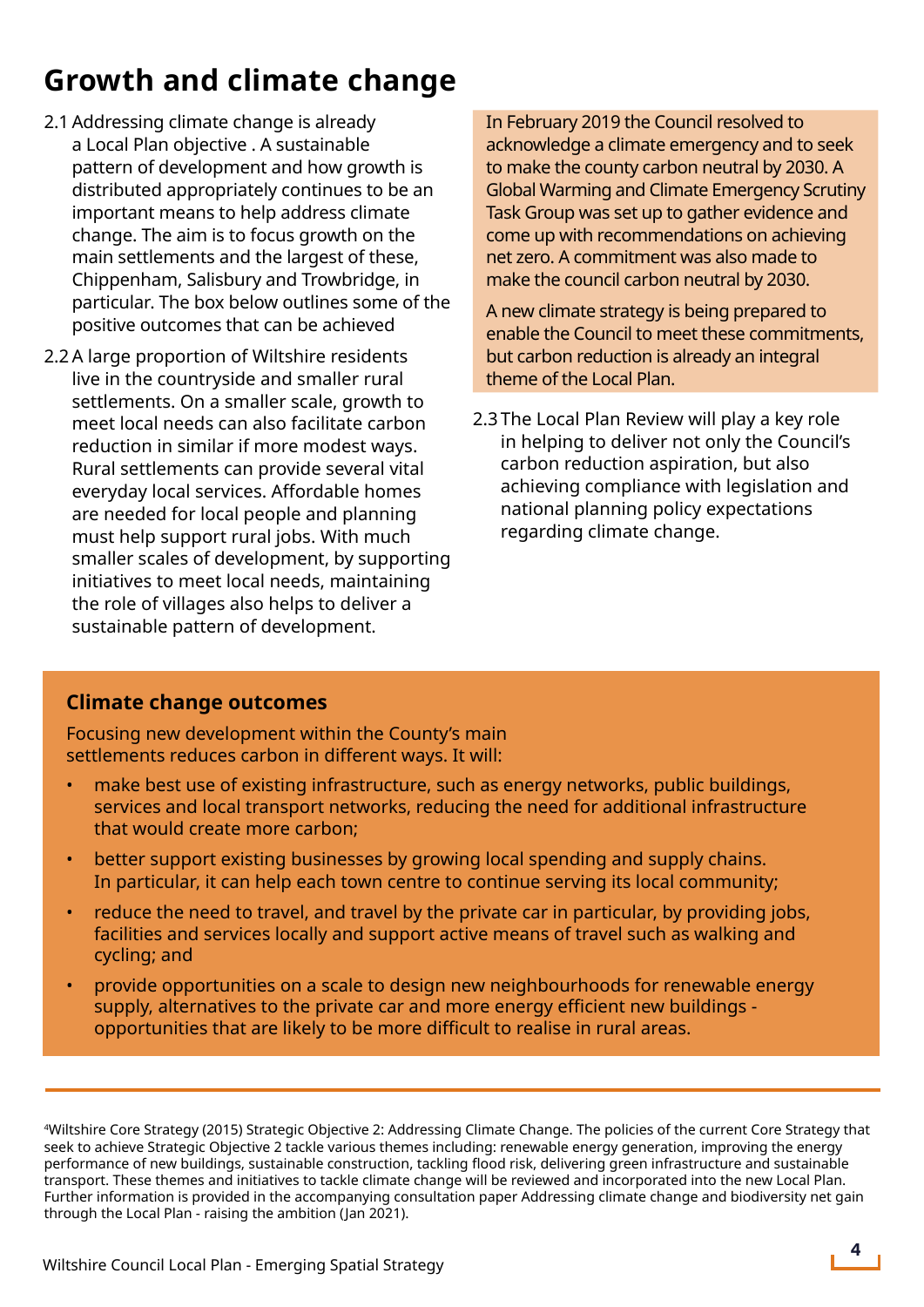# **Delivering the spatial strategy**

- 2.4 The spatial strategy focuses on the different long-term roles of settlements and apportions growth accordingly. An implication of growth is the loss of countryside to new development as settlements expand. But maximising development that re-uses previously developed land and limits the loss of countryside wherever possible remains a priority.
- 2.5 COVID-19 is having serious economic impacts. It is also changing the way we look at our surroundings, changing our behaviour and, longer term, how we manage our environment.
- 2.6 The impacts of COVID-19 are renewing our attention on how well our existing urban areas function. There are immediate lessons for designing space for recreation and exercise and creating the right environment to encourage people to walk and cycle. Other impacts may be less obvious or are uncertain.
- 2.7 The role of town centres as places to buy and sell goods has been challenged increasingly by the rise of online retailing and online services over recent years. The impact of COVID-19, in terms of lockdown and temporary special measures, has exacerbated this<sup>5</sup>. The most sustainable sites are those most likely to be suited to development.
- 2.8 The impact of COVID-19 is also likely to increase home working permanently, reducing net out commuting to other settlements and boosting local demand for many goods and services. This may create opportunities to reconsider how we use town centres.
- 2.9 A distribution of growth needs to be delivered with these and other factors in mind to ensure each community has an appropriate planning framework.
- 2.10 The Local Plan Review sets the strategic context for neighbourhood planning. It has its most direct relationships with neighbourhood plans for main settlements – since they are the focus for growth. This will require closer working between the Council and Parish and Town Councils to support the preparation of each authority's plans. A set of 'place shaping priorities' will guide how and where development will take place and what distinct priorities there are to manage change in the local environment. They will be agreed with the relevant Town and Parish Councils.
- 2.11 The Local Plan Review is required to set housing requirements for the plan period for each main settlement's area designation for neighbourhood planning. As land within main settlements is mostly built up, a requirement translates to a brownfield target. A target helps to maximise these opportunities and can reduce pressures to build on greenfield land.
- 2.12 For those neighbourhood plans at main settlements being reviewed or prepared in tandem with the Local Plan Review, it may be possible to reduce the amount of greenfield land we need to plan for. Future neighbourhood plans and reviews can reduce the amount of greenfield land needed in the next review of the Local Plan.
- 2.13 From the scales of growth at each settlement set in the spatial strategy, planning policies and proposals will be developed following these principles:

<sup>5</sup>The Council has commissioned a Town Centre and Retail Study. It is clear from this work that Wiltshire's town centres remain largely vibrant but are needing to evolve and adapt to changing retail habits and this is largely due to the impact of COVID-19. Looking ahead, policies for retail, town centres and district/local centres will need to be flexible and responsive to market signals. In addition, with the changes to permitted development rights and the Use Classes Order, it is likely that town centres may well be appropriate for a range of uses, including residential, leisure and education, as well as pop-up markets to increase footfall and thereby sustain a long-term role for the traditional high street.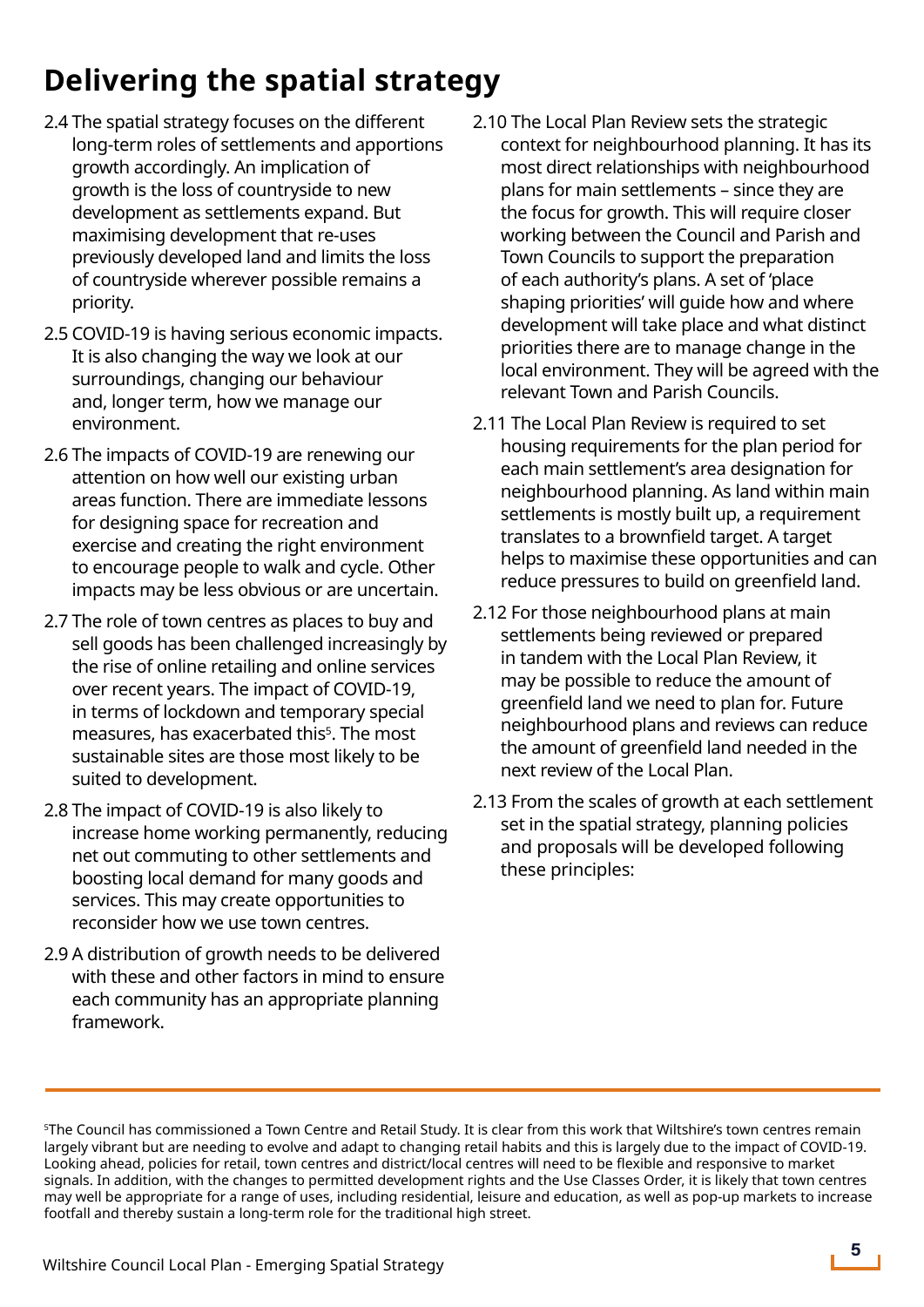#### **Delivery Principles**

- 1. Each main settlement will have a set of 'place shaping priorities' to guide how and where development will take place and what distinct priorities there may be to manage change in the local environment. They will be agreed between the Council and the relevant Town and Parish Councils.
- 2. To maximise the use of previously developed land and support urban renewal where needed, each of the main settlements will have a target amount of new homes that will need to be planned for within its urban area.
- 3. The Council will allocate land for development through the Local Plan where it is necessary to do so. It will be necessary to do so to ensure the scale of the County's housing and employment needs are met and to ensure a supply of deliverable land. It will also do so where there are large or complex sites or where land for greenfield development crosses the boundaries of neighbourhood plans or into rural parishes that adjoin an urban area.
- 4. To support the Local Plan, each community will be encouraged to determine themselves where additional development takes place by the preparation of a neighbourhood plan. A task for all neighbourhood plans will be to help manage the use of brownfield land for new uses and for additional homes
- 5. Where there are large greenfield sites, the Council may phase their construction to ensure a priority is maintained on brownfield land and to ensure the coordination of all the infrastructure necessary to support such growth.

# **Formulating the spatial strategy**

#### **Housing Market Areas**

- 2.14 The Council has tested different distributions of growth to see which are best. To do so, the County has been subdivided into four different Housing Market Areas (HMAs). They are shown below:
- 2.15 HMAs are areas within which the majority of the local population live and work, where the majority of home moves take place and where there is a common range of private sector rents.
- 2.16 Needs vary around the County. There would not be a sustainable pattern of development if most building took place in the south of the county but most need was in the north.

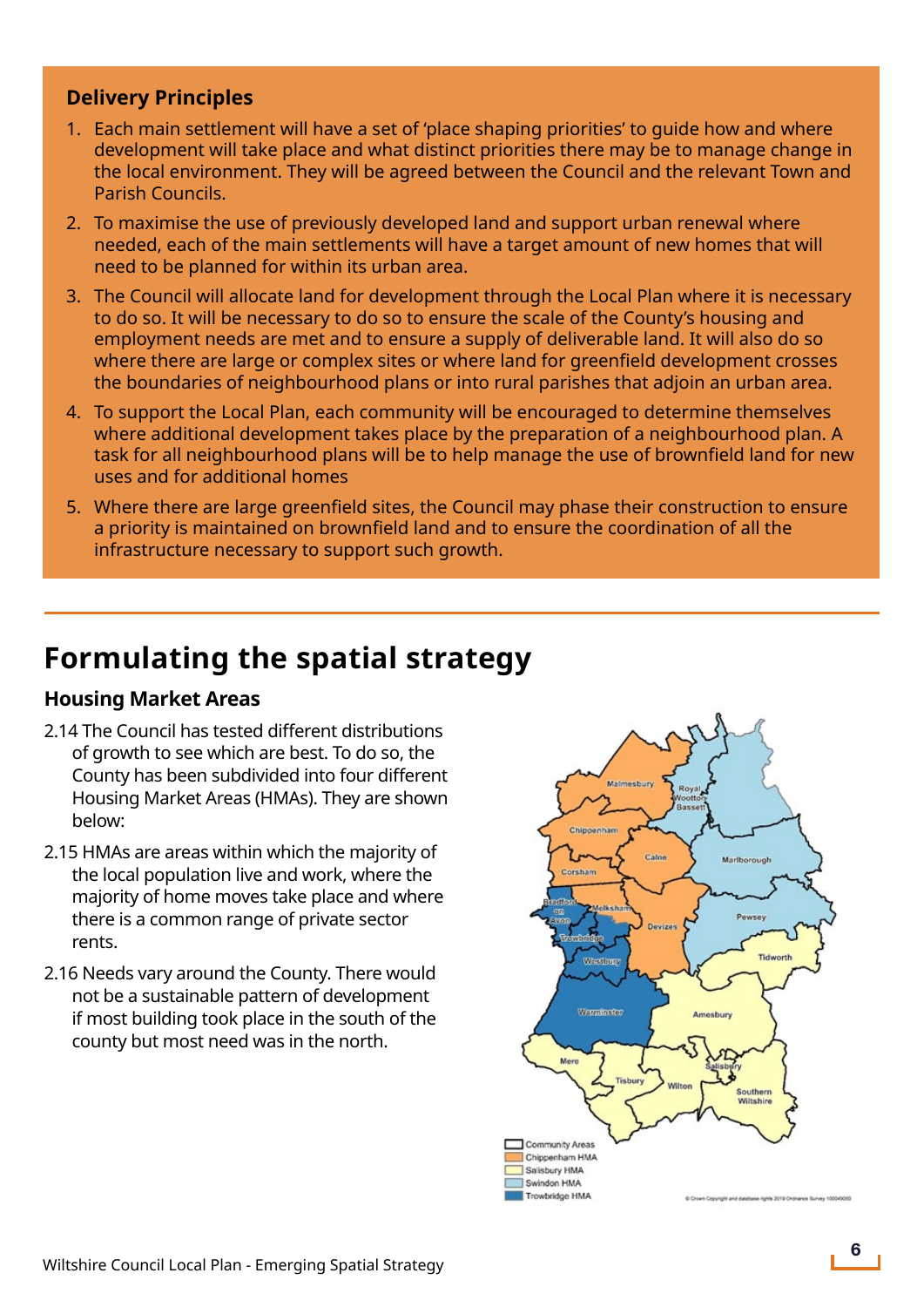2.17 Housing need has been calculated in two ways, providing a minimum and a higher figure. The lower figure in the range of housing need assessed by the Council represents the minimum that results from using a national standard method (Standard Method). A Local Housing Need Assessment (LHNA) of new homes needed takes account of longer term migration and economic forecasts and produces the upper range result. This takes into consideration where there is the need to provide homes to support jobs and avoid net in-commuting. An upper figure would also be the basis of building in contingency. The housing need for each of the housing market areas using both the lower and upper figures are as follows:

| <b>Housing market area</b>   | <b>Standard Method</b><br>(Additional dwellings<br>2016-2036) | <b>Local Housing Need</b><br><b>Assessment</b><br>(Additional dwellings<br>2016-2036) |
|------------------------------|---------------------------------------------------------------|---------------------------------------------------------------------------------------|
| Chippenham                   | 17,410                                                        | 20,400                                                                                |
| Salisbury                    | 10,470                                                        | 10,975                                                                                |
| Swindon (the Wiltshire part) | 2,935                                                         | 3,255                                                                                 |
| Trowbridge                   | 10,020                                                        | 11,000                                                                                |

2.18 Studies of employment needs for the plan period resulted in a forecast requirement to plan for an additional 26ha of land for business $^{\rm 6}$ . There already is a large supply of land available to meet business needs across the County. Based on the same housing market areas, the need for additional land is as distributed as follows (this is the same for both lower and higher options):

| <b>Housing market area</b>   | <b>Employment Land Requirements</b><br>(Hectares 2016-2036) |
|------------------------------|-------------------------------------------------------------|
| Chippenham                   | 9                                                           |
| Salisbury                    | 10                                                          |
| Swindon (the Wiltshire part) | 6                                                           |
| Trowbridge                   |                                                             |

#### **Alternative Development Strategies**

- 2.19 As a review of the Wiltshire Core Strategy, the starting point for the Local Plan is to continue the current distribution of growth within each of the four HMAs and then look at where changes may be needed. Envisaging what effects there may be from taking forward the current strategy, the Council has examined:
- the risks of unacceptable environmental impacts;
- comparisons with social and economic factors (such as employment projections); and
- deliverability.
- 2.20 The results of earlier public consultation also help to highlight where alternatives may need to be considered, in terms of new issues and opportunities. Possible alternatives are also influenced by the capacity of local infrastructure and what is necessary to support new development. For example, in relation to Chippenham, transport was

<sup>6</sup>The Swindon and Wiltshire Functional Economic Market Assessment, Hardisty Jones Associates, identified functional market areas within the two authorities and forecast employment land needs. An Employment Land Review, Hardisty Jones Associates, reviewed the existing supply of land and premises.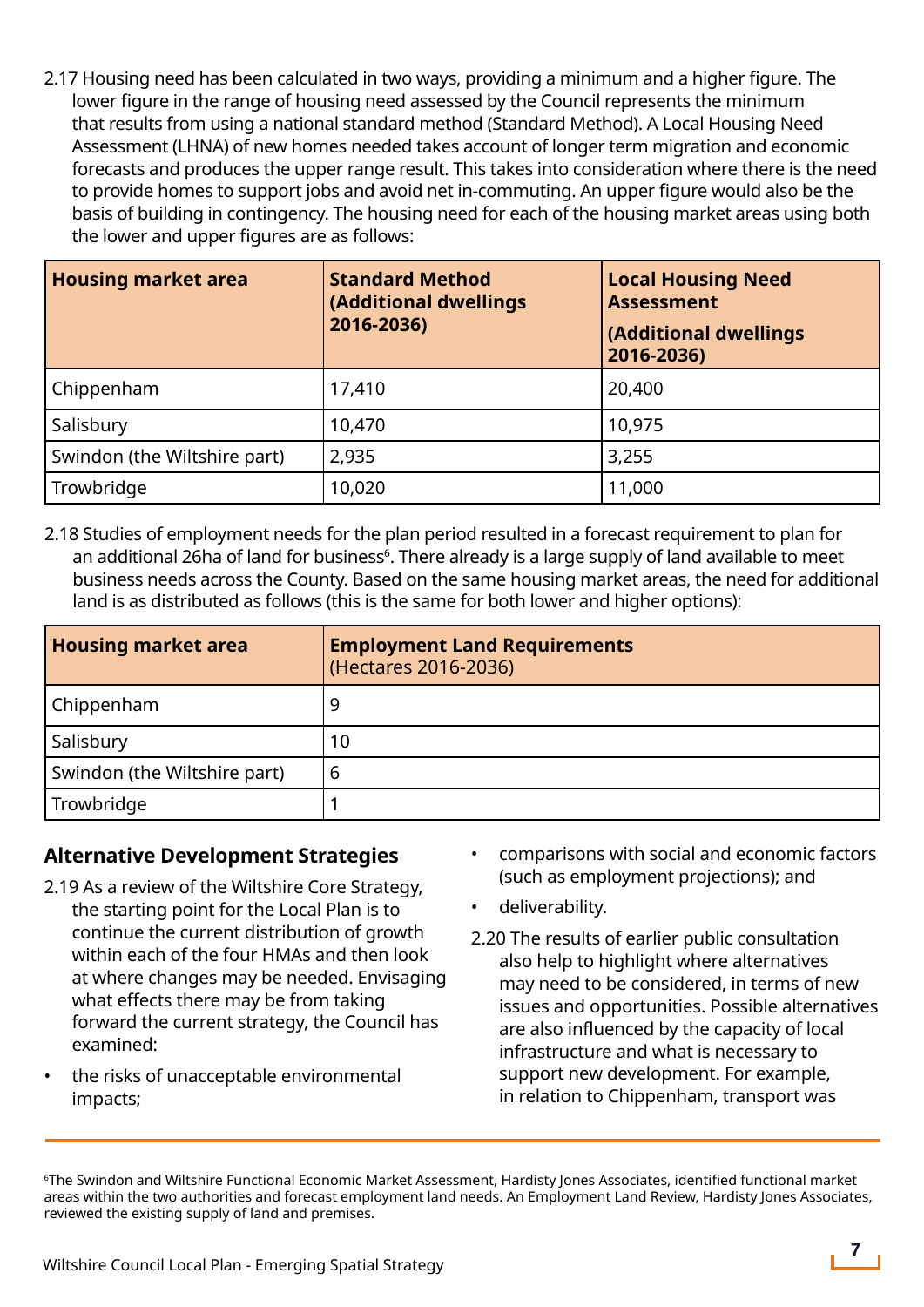raised frequently as a topic, generally as a constraint to growth, pointing to the need for investment in infrastructure alongside delivery of homes and jobs. Poor air quality was seen as an issue and a constraint for Devizes and other settlements.

2.21 The Council developed and then tested at least three alternative development strategies for each housing market area. The process of formulating these alterative development strategies is explained in full in a series of separate documents<sup>7</sup>.

#### **Sustainability Appraisal**

2.22 This is a legal requirement for all development plans. It helps to determine which alternatives perform best in sustainability terms and helps inform strategy formulation.

- 2.23 The alternative development strategies were assessed and compared using sustainability appraisal, both at the lower end of the range (Standard Method) and higher (Local Housing Needs Assessment).
- 2.24 A separate interim sustainability appraisal document reports the results in detail and the spatial strategy that has emerged is informed by this process<sup>8</sup>. The sustainability appraisal assessment of the alternative development strategies concludes that there are no adverse effects of such significance that would prevent the higher figure being progressed<sup>9</sup>. A higher level would be more robust when planning for the longer term and does more to meet national and local needs for more homes. This higher level has therefore been taken forward as the basis for further work developing the spatial strategy.

# **Emerging Spatial Strategy**

#### **Introduction**

- 3.1 The alternative development strategies tested for each housing market area are summarised below. There then follows the main findings of comparing them using sustainability appraisal. This leads to conclusions on the most appropriate scales of growth at each main settlement and the rural area. A short assessment is provided of whether these conclusions support climate change outcomes. Based on this discussion, an emerging strategy is summarised alongside how it might be taken forward using the delivery principles described above.
- 3.2 The method and therefore the results of strategy formulation revolve around high level judgements about long term growth. The obvious question and a central one for this

consultation is whether those judgements are appropriate and reasonable. This in turn is influenced a lot by more detailed consideration of where and in what form growth might take shape and how it might help meet each community's local, place shaping priorities. This document therefore needs to be read alongside the ' Planning for Settlement Statements' that pick up those more detailed aspects for each main settlement; what are the priorities for the future and what are the choices for the location and form growth might take? In short, the top down meets the bottom up and each influences the other.

3.3 The great majority of growth is proposed at the County's three Principal Settlements. This continues the approach of the current Wiltshire Core Strategy. As their position is so central, to

<sup>7</sup> Formulating Alternative Development Strategies for Chippenham Housing Market Area (Jan 2021); Formulating Alternative Development Strategies for Salisbury Housing Market Area (Jan 2021); Formulating Alternative Development Strategies for Swindon (Wiltshire part) Housing Market Area (Jan 2021); Formulating Alternative Development Strategies for Trowbridge Housing Market Area (Jan 2021)

<sup>8</sup> Wiltshire Local Plan Review Draft Interim Sustainability Appraisal Report (incorporating Strategic Environmental Assessment) (Jan 2021) <sup>9</sup>For the higher growth strategies, there may be more significant adverse environmental impacts at certain more constrained settlements. The slightly higher level of growth at those settlements is still relatively modest such that mitigation measures would sufficiently reduce any adverse effects.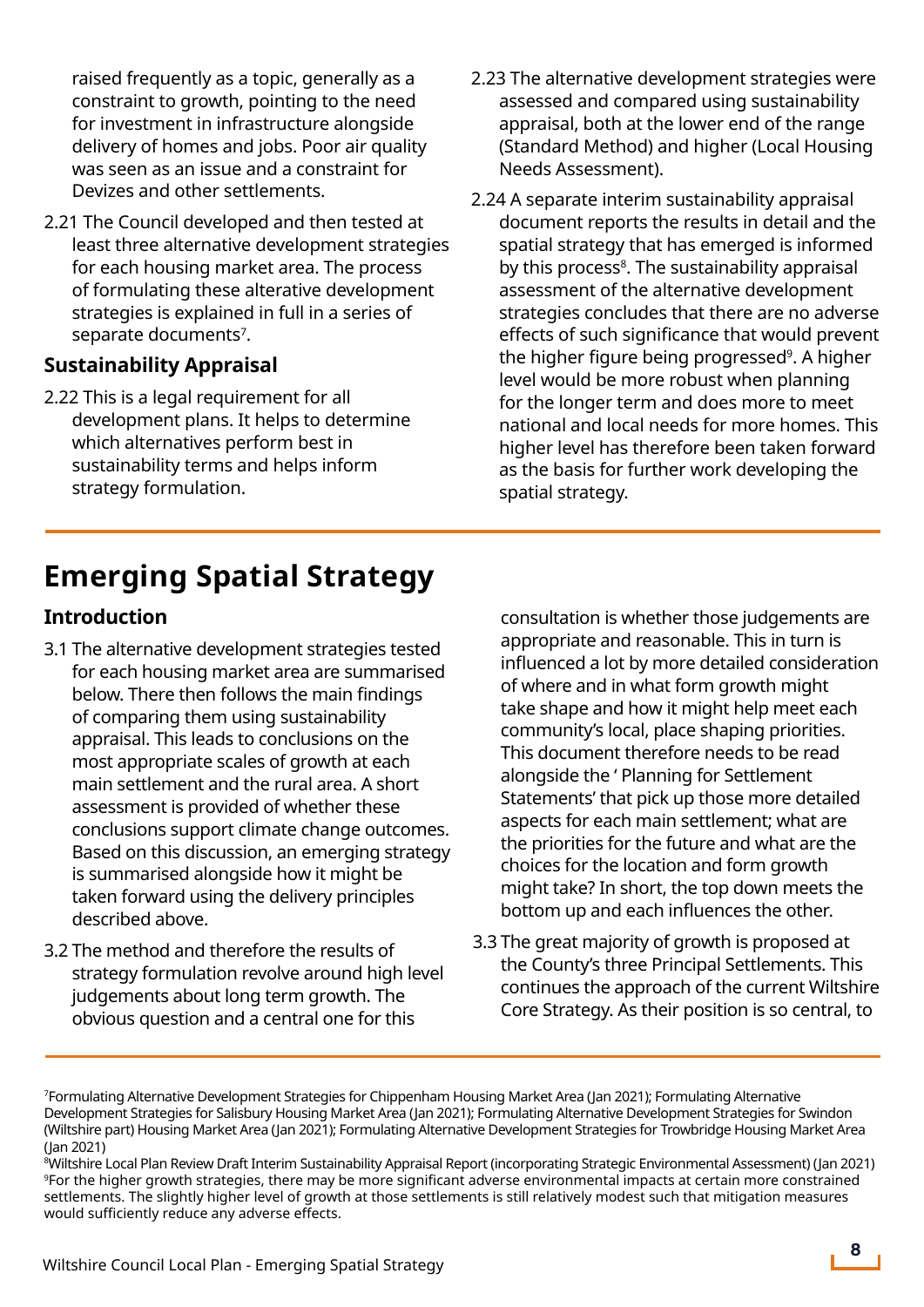examine whether this remains appropriate and feasible, Planning for Settlement Statements for Chippenham, Salisbury and Trowbridge specify preferred sites for where development may take place.

- 3.4 At Market Towns, preferred sites have not been selected. Instead, their Planning for Settlement Statements present sites considered to be the reasonable alternatives at each place. Views are invited on the most appropriate to allocate. Generally, only a small number of sites will need to be allocated. They may be selected by local communities if they are progressing or reviewing a neighbourhood plan. In other places, it will be the role of the Local Plan Review. (See the 'delivery principles' above)
- 3.5 The spatial strategy is expressed in terms of the amount of new homes and additional land for employment that each main settlement and rural part of a Housing Market Area should accommodate over the plan period, 2016 to 2036.
- 3.6 The rural part of the strategy, and the role of rural settlements, is discussed in some more detail in an accompanying consultation document 'Empowering Rural Communities'.

#### **Additional homes 2016-2036**

- 3.7 Alongside the number of new homes presented in the spatial strategy, figures are provided on the:
- (i) 'Residual requirement' how many new homes are left to be planned for once completions and commitments have been taken off the overall requirement;
- (ii) Current scale of growth planned in the Wiltshire Core Strategy (2006 to 2026), which is provided as a benchmark; and a
- (iii) 'Brownfield target' a separate indicative target for the number of new homes to be met from previously developed land

### **Brownfield development**

- 3.8 Following the delivery principles set out above, the strategy includes a possible brownfield target for each settlement; an indicative number of new homes to be built over the period 2021-2031 using previously developed land, which will form the basis for a housing requirement for neighbourhood plans .
- 3.9 The brownfield target is derived from a 'windfall' allowance for Wiltshire used in the housing land supply. This represents anticipated future delivery from brownfield sites which are not allocated in the development plan (in accordance with the NPPF). It is calculated using a long-term assessment of the rate at which this type of development has come forward in Wiltshire. Although, a minor contribution is made by small 'windfall' sites which tends to remain consistent over the years, large sites are more infrequent and can be much harder to predict. An example is Salisbury below:

10Paragraph 65, NPPF, MHCLG (Feb 2019)

<sup>&</sup>lt;sup>11</sup>These are sites of ten or more net dwellings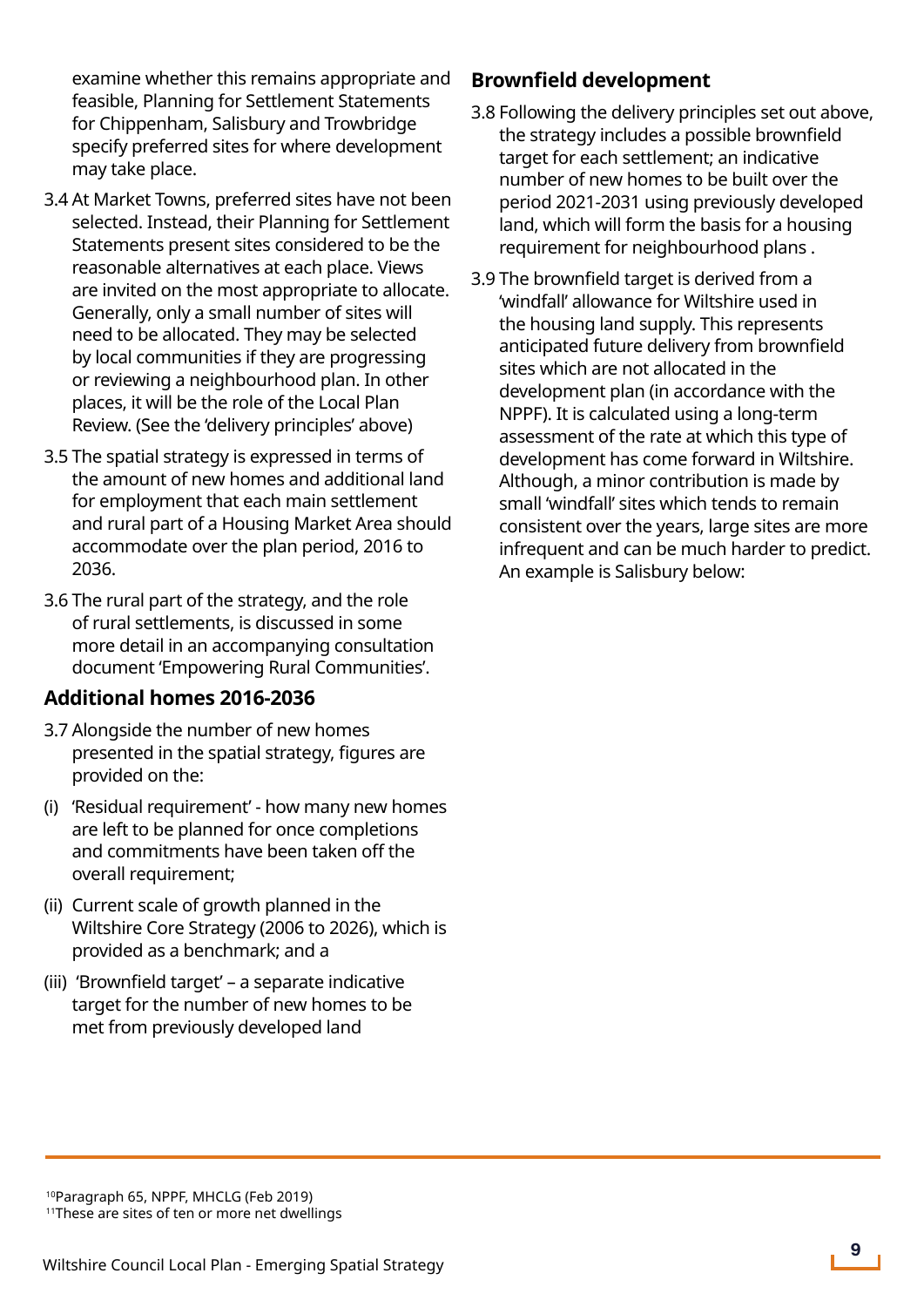

### **Homes built on large brownfield sites in Salisbury (1997 - 2018)**

- 3.10 The graph shows marked differences from year to year. Development plans cannot be expected to identify all the land necessary to meet each target at the outset. It is important to recognise that sustaining this overall contribution from brownfield land is a target. An approach needs to be flexible and correspond with the fluctuations in supply. Successive reviews of plans can work together towards maximising the potential.
- 3.11 The Local Plan may therefore set a brownfield target for the next ten years of the plan period 2021-2031 for each main settlement<sup>12</sup> not the whole plan period. The next review of the Local Plan can review a target for the remainder of the plan period to 2036.
- 3.12 The amount of greenfield land needing to be identified for development will depend upon the brownfield land that can be relied upon, which is land identified in neighbourhood plans or other allocations and planning permissions. It is not possible to assume each target will be met and just a target amount cannot count toward the land we need to plan for. Indeed, a target, on paper, could exceed the number of new homes remaining to be Since the graph s<br>
year to year. I<br>
expected to id<br>
to meet each<br>
important to<br>
overall contril<br>
target. An app<br>
correspond w<br>
Successive re<br>
towards maxi<br>
3.11 The Local Pla<br>
target for the<br>
2021-2031 for<br>
whole plan peri

planned for, but without certainty as to its deliverability it cannot be counted upon.

- 3.13 National planning policy has a particular emphasis upon 'deliverable housing sites<sup>13'</sup>. The Council is required to identify and sustain a constant supply of deliverable land for housing development throughout the plan period. The more definite opportunities there are identified on brownfield land, the larger will be a supply of deliverable housing sites. As a source of supply, opportunities identified on brownfield sites, offer a wider choice of homes, but, importantly, they are a contingency that boosts the supply of deliverable housing sites; part of the supply of deliverable land the Council is required to maintain. The local community, landowners and developers, and in particular neighbourhood planning, all have a central role to play in identifying these.
- 3.14 Appendix One describes the purpose of the proposed brownfield land targets in more detail and views are invited on the approach.

 $13$ See the glossary of terms in NPPF, MHCLG (Feb 2019). To be considered deliverable, sites for housing should be available now, offer a suitable location for development now, and be achievable with a realistic prospect that housing will be delivered on the<br>site within five years.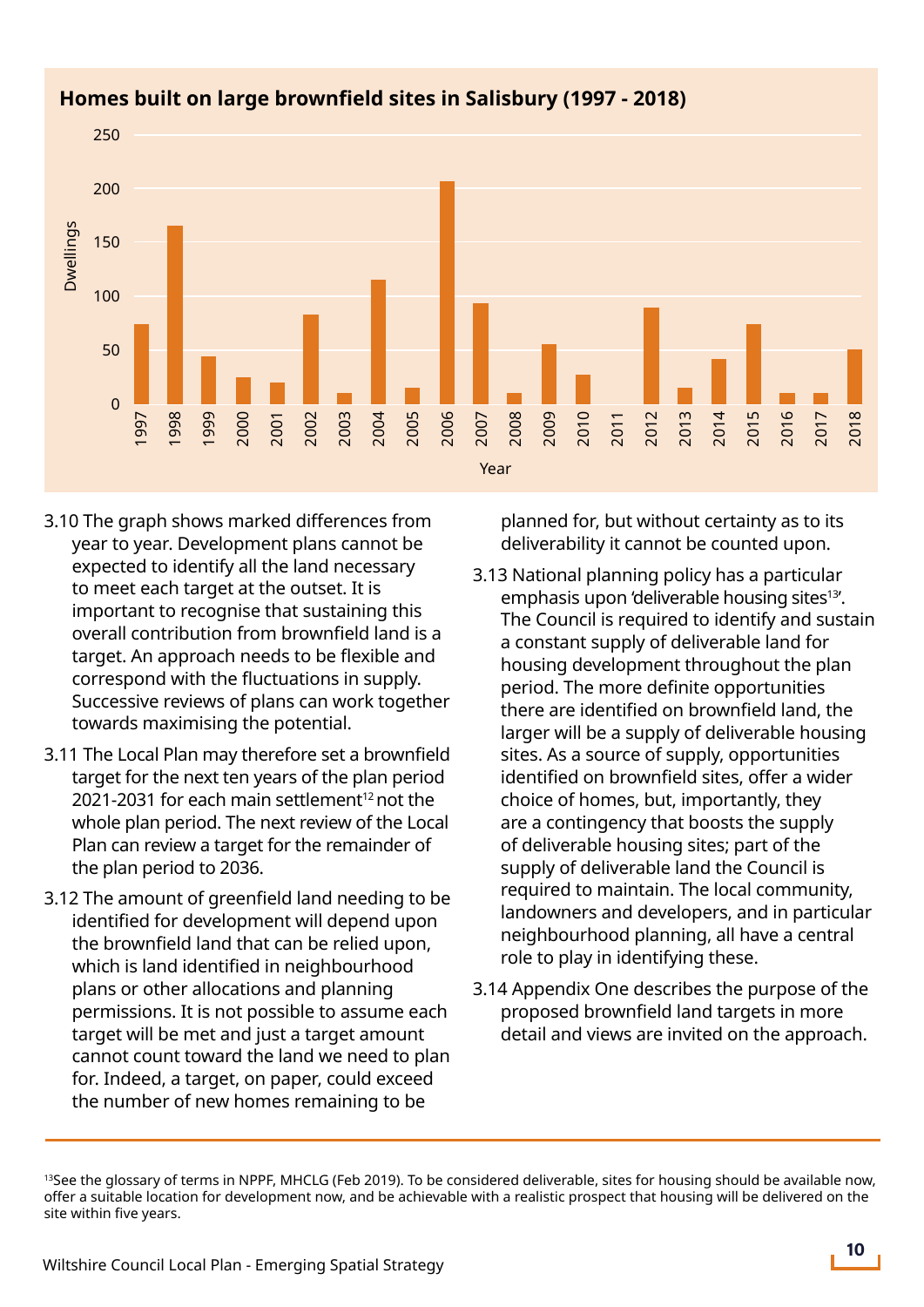# **Residual requirement**

- 3.15 A 'residual requirement' is the amount of new homes that still need to be planned for at each main settlement and in the rural area of each HMA once new homes built, planning permissions and other commitments have been taken off. Planning permissions that have been granted but have not yet been built can be deducted from the overall requirement. Similarly, land is already allocated in current local and neighbourhood plans, and this contribution is also deducted. The spatial strategy also covers the period commencing in 2016, so a number of homes have already been built. They too can be deducted. The result is the residual requirement, and this helps us understand how many additional new homes on greenfield sites we should aim to plan for.
- 3.16 Again, it is important to note that the brownfield housing target has not been deducted. Homes from previously developed land ideally should be identified by having planning permission or by being allocated in a plan.

#### **Additional employment land 2016 -2036**

- 3.17 The Wiltshire Core Strategy identified and allocated a significant supply of land for employment needs. The scale of supply far exceeded forecast need in order to provide a good choice of sites and flexibility.
- 3.18 The Council has reviewed existing employment land supply alongside the forecasts it has received. Taking account of forecast rates of take up and demand, the current pool of land for industry and office uses generally continues to meet anticipated needs.
- 3.19 There are therefore no requirements set for most settlements. Instead, work has identified where there may be particular needs or where it would complement planned growth. These are each described where they arise along with brief reasons why.
- 3.20 A focus of the planning framework is to support economic recovery from the impacts of COVID-19. Planning controls will therefore need to be less prescriptive and be more

flexible in the face of current additional uncertainty.

#### **Transport**

- 3.21 The transport effects of the emerging strategy have been independently assessed.
- 3.22 Scales of growth proposed across the County, at all the main settlements and the rural area, have been considered together for their effects on the transport network. Preferred locations for growth have, however, been identified at Chippenham, Salisbury and Trowbridge, where the great bulk of additional development is intended, and so the impacts of these proposals have already been looked at in more detail.
- 3.23 A wide variety of measures will be proposed at each of these Principal Settlements to encourage a change from car travel to more sustainable modes. However, this work also shows how the scale and pattern of growth will affect the road network and what investment might be needed over the plan period.
- 3.24 The work identifies where and how transport strategies will need to be amended and what new infrastructure may be necessary in order to accommodate planned growth over the plan period
- 3.25 Transport factors can then properly influence the choice of an appropriate scale of growth at each settlement and the emerging spatial strategy as a whole.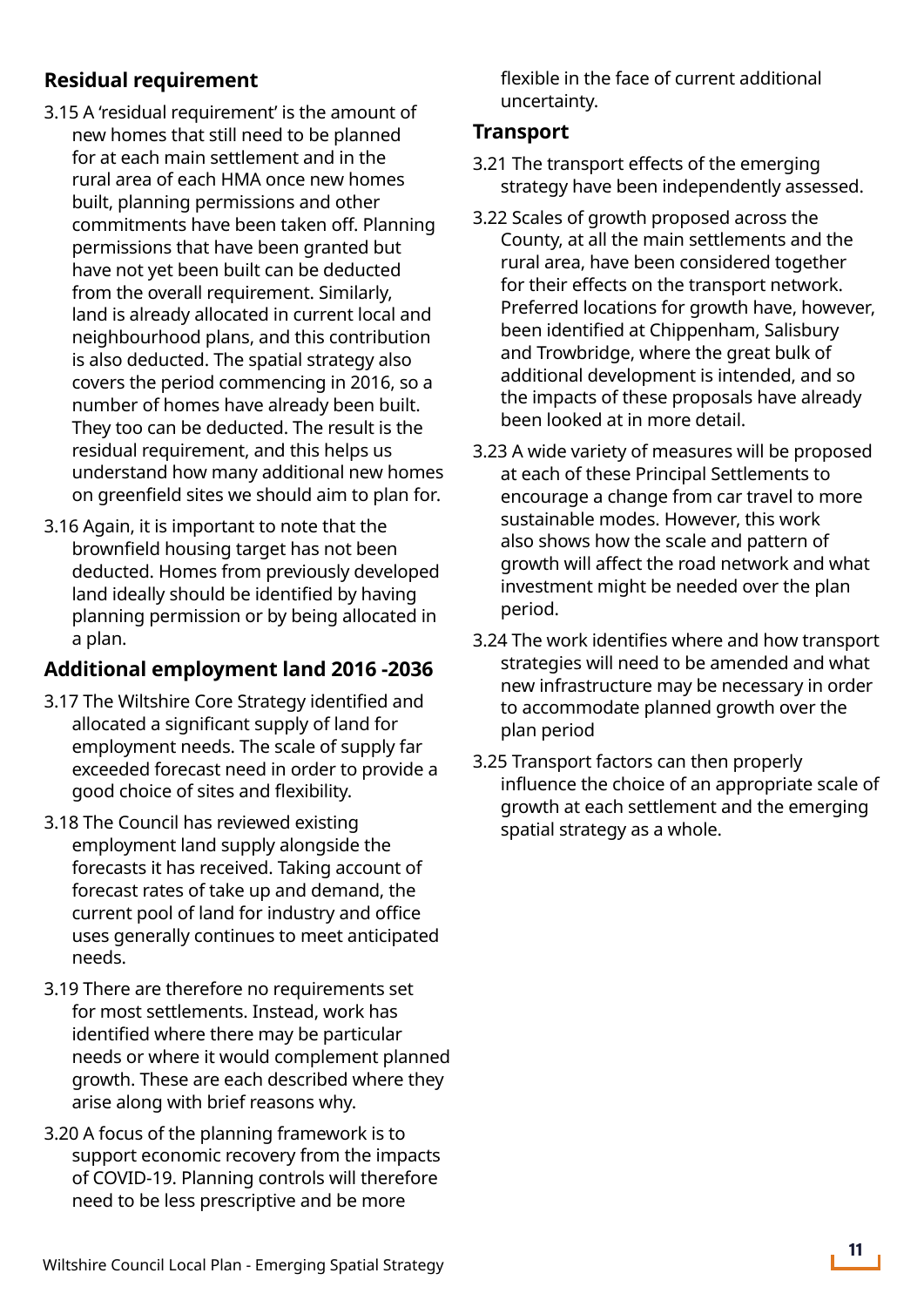# **Chippenham Housing Market Area**

# **Alternative Development Strategies**

3.26 The following alternative development strategies were tested through Sustainability Appraisal:

#### **Chippenham Housing Market Area (HMA) - Alternative Strategies**

#### Chippenham A (CH-A) - Roll forward the core strategy pattern of distribution

Housing and employment land requirements are increased and distributed pro-rata to roll forward the current strategy.

New employment allocations proposed only at Calne, Corsham and Melksham.

#### Chippenham B (CH-B) - Chippenham Expanded Community

More constrained settlements (Corsham, Calne, Devizes and Malmesbury) and Melksham continue at Core Strategy rates of housing growth. Rest of the HMA at a scale equivalent to rolling forward the strategy. Chippenham receives the balance (from about 6,400 homes in CH-A to about 9,800 homes).

New employment allocations proposed only at Chippenham and Calne

#### Chippenham C (CH-C) - Melksham Focus

Housing requirements based on economic forecast for Melksham and follow a recent track record of sustained economic growth (for housing this means from about 3,200 homes in CH-A to about 4,000 homes). Higher rates are also proposed in the rest of the HMA. The strategy diverts the scale of new housing away from the main settlements that are more environmentally constrained or sensitive (Calne, Corsham, Devizes and Malmesbury).

The rate of development at Chippenham represents a mid-point between rolling forward the current strategy uncapped, and a higher growth option (CH-B)

New employment land proposed only at Melksham and Corsham.

3.27 Of all the Housing Market Areas (HMAs), the Chippenham HMA is forecast to have by far the largest additional housing need over the plan period. There may, as result, be significant challenges delivering new homes,

but it was not felt necessary at this stage to consider accommodating growth by proposing a new freestanding settlement. Firstly, the existing set of main settlements appear capable of providing sufficient capacity even at the higher end of the range of forecast need. Secondly there are no locations being promoted currently as propositions to create a new settlement, either private or publicly resourced, and it would not be reasonable to assume this avenue was readily available. Thirdly, it is doubtful how much they would be able to contribute to meeting housing need in the plan period. New settlements can have lengthy lead in times before construction commences.

3.28 Given the aim of a sustainable pattern of development, diverting unmet need to other parts of the County or potentially neighbouring authority areas was also not pursued. It was felt important to meet needs for new homes where needs arise.

### **Conclusions from Sustainability Appraisal**

- 3.29 The emerging strategy is not a choice of one of the alternatives tested. It assimilates the results of the sustainability appraisal.
- 3.30 Of the alternatives, the Chippenham Expanded Community performed clearly best in sustainability terms (as in CH-B). An emerging strategy therefore has a strong focus on growth at Chippenham.
- 3.31 Sustainability Appraisal, however, also recognised the potential for growth at Melksham. Higher growth here has also been seen as a means to help deliver road infrastructure during discussions with the Town Council. In this regard, the Government has announced funding support to progress an A350 Melksham bypass. A preferred scale of development is therefore the higher of the range tested at Melksham (as in CH-C).
- 3.32 A similar situation to Melksham arises at Calne, but to a much more modest degree and with less certainty. A slightly higher scale of development than that in alternative CH-B would be predicated on this increase being necessary to help provide transport solutions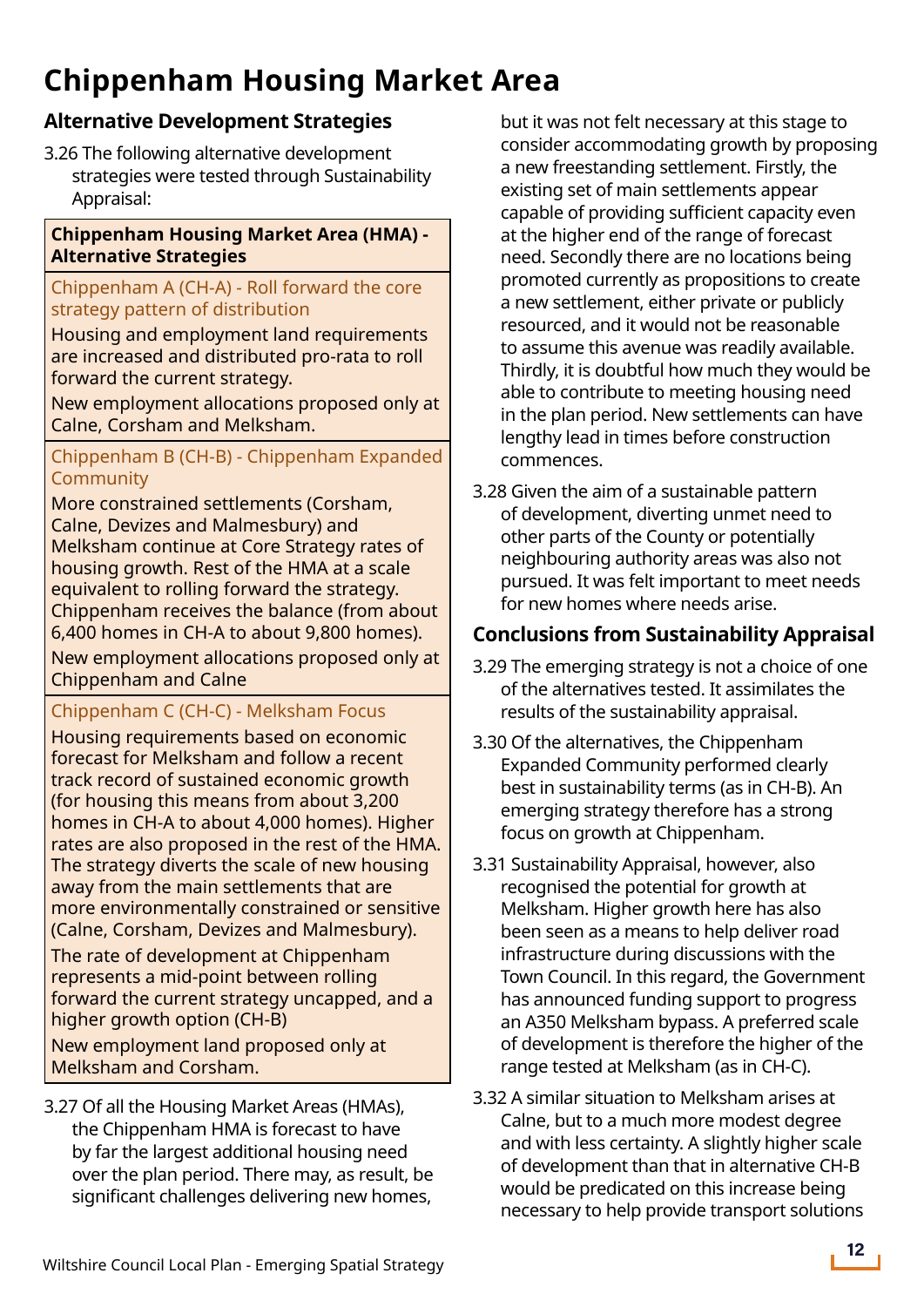to alleviate issues such as traffic congestion and local air quality in the town centre. Discussions with the Town Council continue as to what these solutions could be.

- 3.33 The results of sustainability appraisal identified the level of environmental constraints at other main settlements within the HMA (Corsham, Devizes and Malmesbury) should lead to a smaller proportion of growth if possible. The central focus on Chippenham and Melksham provides scope to do this and growth is reduced from that in alternative CH-B.
- 3.34 Outside the main settlements, the increased level of housing need is translated directly into an increase in housing requirements at rural settlements. The result is a scale of growth equivalent to past rates of housing development.
- 3.35 Sustainability appraisal considered requirements for an additional 9ha of employment land in the Chippenham HMA over the plan period (up to 2036). The most appropriate locations for growth focussed similarly on the less constrained settlements (Calne, Chippenham and Melksham) identified by sustainability appraisal. For Chippenham, this should be seen in the context of the increase in housing forecast over the plan period. At Calne, this recognises a need to address concerns about job growth corresponding to the recent increase in new homes being built at the town. Melksham is similarly less constrained than other settlements, but the evidence from the Employment Land Review suggests a plentiful supply of brownfield land that should be considered for employment in the short-term.

#### **Climate Change Outcomes**

- 3.36 The scale of housing needed for the Chippenham HMA is forecast to increase sharply. This is a challenge in terms of carbon production and climate change.
- 3.37 A focus on Chippenham provides opportunities on a scale to design new neighbourhoods which incorporate renewable energy production, alternatives to the private car and more energy efficient new buildings. It can make best use of existing infrastructure, such as energy networks, public buildings,

services and local transport networks. Employment evidence points to substantial interest and good prospects for the town's economy to grow and growing local spending will help. In particular, it can help the town centre to serve its local community by boosting catchment spending. Based around a town, where there are higher levels of facilities, shops and services, including public transport, can help to reduce the need to travel, and to travel by the private car in particular, especially if it is accompanied by measures aimed at improving walking and cycling.

- 3.38 The scale of growth however increases the likelihood that it will need to be accommodated as a large urban extension. This scale would allow opportunities to introduce important carbon reduction measures and efficiencies impractical or unviable on smaller sites.
- 3.39 The same might be said to a lesser extent by a focus on Melksham. Transport, however, is a main carbon generator in the County and combining growth with investment in transport, a Melksham by-pass, could be seen as encouraging greater use of the private car.
- 3.40 Investment in transport infrastructure can be justified on climate change benefits overall; that it improves a town's environment by tackling traffic congestion and enables less carbon use elsewhere by the advantages of focusing growth. Also, longer term, a future carbon neutral world is not a car free world. We still need to plan for growth in travel demand generated by new development.
- 3.41 Transport modelling is showing that congestion pressures on the A350 corridor will increase as a result of concentrating growth on Chippenham and Melksham, in combination with other towns, notably Trowbridge. Achieving predictable journey times along the A350 is important for the local economy. Paradoxically, a spatial strategy that would minimise carbon impacts may necessitate the need to improve sections of the road network.
- 3.42 These pressures need to be mitigated by greater settlement self-containment - by a greater proportion of goods and services being provided locally, local employment and by less need to travel elsewhere.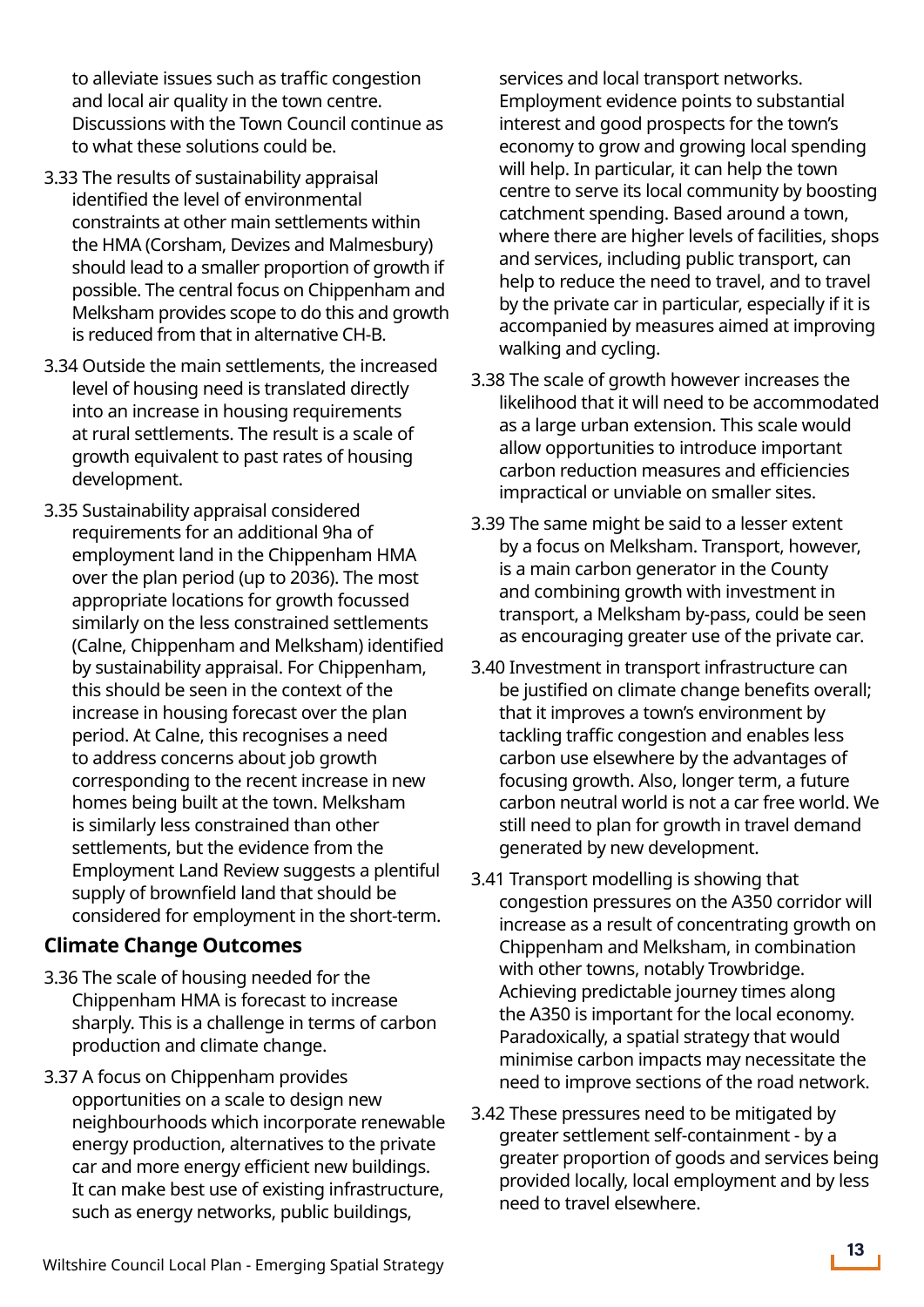### **Emerging Strategy and Delivery**

- 3.43 The emerging strategy is shown in the following table. This strategy has been informed by, and takes account of, the findings of the sustainability appraisal which recommends ways of mitigating any likely significant adverse effects and improving the benefits of the strategy overall. This strategy has itself been subject to sustainability appraisal which concludes that mitigation measures could sufficiently reduce any likely significant adverse effects of the strategy.
- 3.44 The Local Plan Review will set out how growth will be accommodated at Chippenham and Melksham. This will involve allocating greenfield sites at each town. Both Chippenham and Melksham communities are actively engaged in neighbourhood planning and these too will play an important part in guiding growth.
- 3.45 Elsewhere, there may be scope potentially for neighbourhood plans to allocate sites where necessary to help meet strategic requirements and their housing and employment needs as well as the more detailed local part of the development plan. For example, a review of

the Malmesbury Neighbourhood Plan will carry out that role.

- 3.46 A main consideration will be to maintain a supply of deliverable land for new homes. The strategy suggests a likelihood of large urban extensions at Melksham and Chippenham. These can be complex and can take time before they commence. This needs to be factored into what land is identified for development by the plan setting out a clear understanding of each site's timing, design and infrastructure requirements.
- 3.47 Some land for employment uses has become established adjoining junction 17 of the M4. This employment development was considered essential to the wider strategic interest of the economic development of Wiltshire, in accordance with Core Policy 34 of the current Wiltshire Core Strategy. Any further growth will need to be of the same significance. Continued growth may also justify a more comprehensive treatment of the area to ensure its role is defined distinct from settlements that might otherwise be undermined and to consider what infrastructure or other uses can help to support sustainable development objectives.

|                    |                                                |                                          | <b>Overall Housing</b><br><b>Requirement (Dwellings)</b> |                             | <b>Overall</b><br><b>Employment</b><br>Requirement<br>(Hectares) |
|--------------------|------------------------------------------------|------------------------------------------|----------------------------------------------------------|-----------------------------|------------------------------------------------------------------|
|                    | <b>Wiltshire Core</b><br>Strategy<br>2006-2026 | <b>Brownfield</b><br>target<br>2021-2031 | <b>Emerging</b><br><b>Strategy</b><br>2016-2036          | Residual at<br>1 April 2019 |                                                                  |
| Calne              | 1440                                           | 60                                       | 1610                                                     | 360                         | $\overline{4}$                                                   |
| Chippenham         | 4510                                           | 240                                      | 9225                                                     | 5100                        | 5                                                                |
| Corsham            | 1220                                           | 160                                      | 815                                                      | 120                         | $\mathbf 0$                                                      |
| <b>Devizes</b>     | 2010                                           | 150                                      | 1330                                                     | 330                         | $\overline{0}$                                                   |
| <b>Malmesbury</b>  | 885                                            | 70                                       | 665                                                      | 95                          | $\mathbf 0$                                                      |
| <b>Melksham</b>    | 2240                                           | 130                                      | 3950                                                     | 2585                        | $\mathbf 0$                                                      |
| <b>Rest of HMA</b> | 1992                                           |                                          | 2805                                                     | 1270                        | $\mathbf 0$                                                      |
| <b>TOTAL</b>       | 14297                                          |                                          | 20400                                                    | 9860                        | 9                                                                |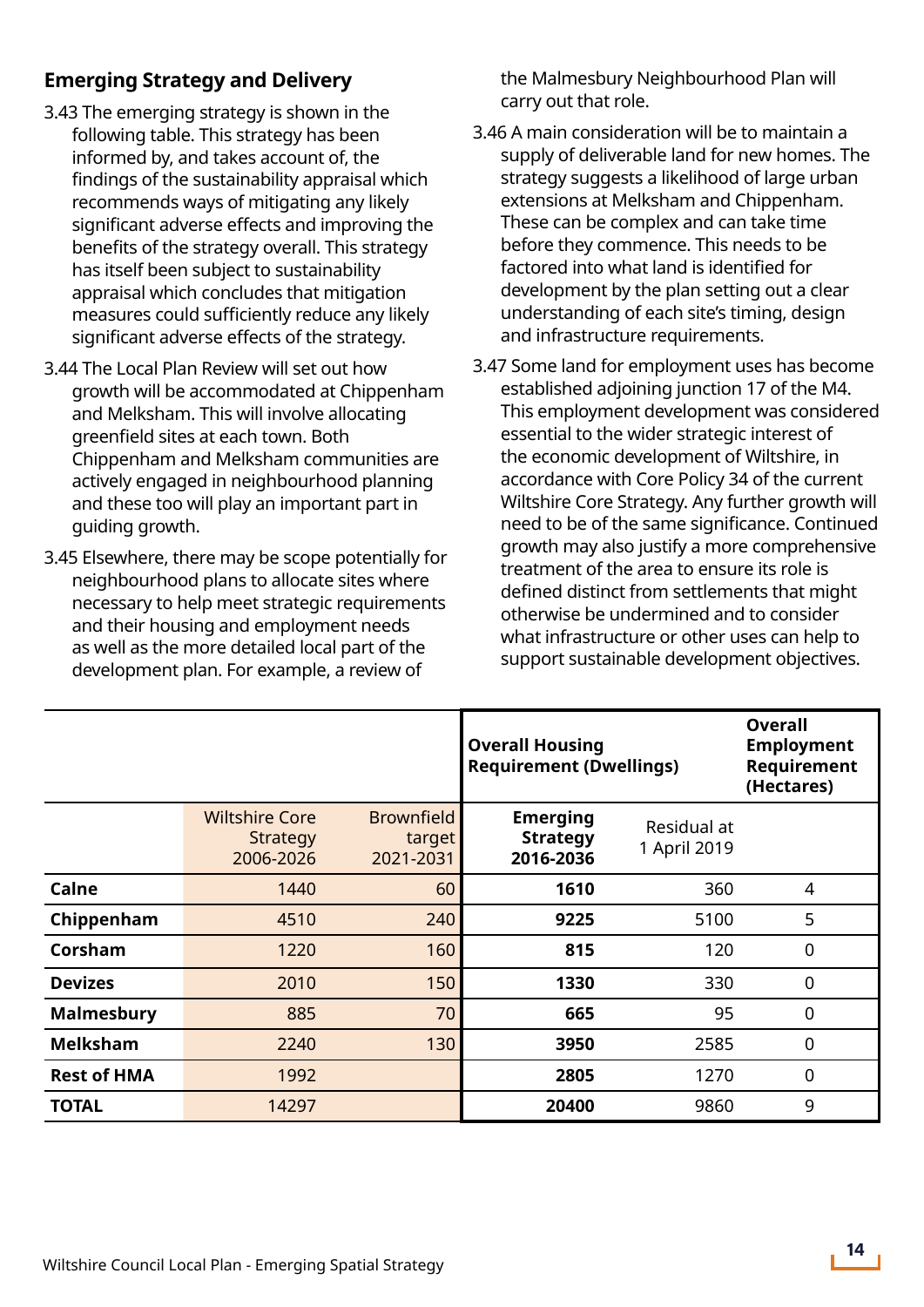# **Salisbury Housing Market Area**

# **Alternative Development Strategies**

3.48 The following alternatives development strategies were tested through Sustainability Appraisal:

#### **Salisbury Housing Market Area (HMA) - Alternative Strategies**

#### Salisbury A (SA-A) - Roll forward the core strategy pattern of distribution

Housing and employment land requirements are reduced by 11% and distributed pro-rata rolling forward the current strategy.

New employment land proposed only at Salisbury/Wilton and Tidworth and Ludgershall.

### Salisbury B (SA-B) - Focus on Salisbury

Scales of housing development at Amesbury, Tidworth and Ludgershall are constrained to around the levels of commitments, while rest of HMA reflects assessed need (-11%). The residual need is met at Salisbury/Wilton (from about 5,400 homes in SA-A to about 6,700 homes).

New employment land proposed only at Salisbury/Wilton.

#### Salisbury C (SA-C) - Focus on the rest of the HMA

Housing growth at Amesbury and Tidworth and Ludgershall are constrained to around the current levels of commitments, while Salisbury/Wilton reflects assessed need (-11%). Remaining balance of housing needs focussed on the rural area.

For employment, the rest of the HMA accommodates growth which follows development trends for small scale employment growth in the rural parts of the HMA.

#### Salisbury D (SA-D) - Boscombe/Porton New **Community**

Housing at Salisbury/Wilton, Amesbury and Tidworth and Ludgershall is constrained to current levels of commitments. Recognises that employment growth has taken place in the Boscombe and Porton area and directs housing growth to a new community related to this economic potential.

New employment land proposed only at Boscombe and/or Porton.

# **Conclusions from Sustainability Appraisal**

- 3.49 An alternative for a new settlement (SA-D) performed the worst of those tested, although the assessment noted likely social and economic benefits and environmental impacts were uncertain due to having no knowledge of a specific location. Alternatives that maintain a focus for growth within the HMA at Salisbury continued to perform better, although there may be longer term constraints upon this course.
- 3.50 The emerging strategy is based around continuing the existing one (SA-A). Overall, assessed housing needs are slightly less than the current strategy and the emerging strategy has the same order of growth for Salisbury, Tidworth and Ludgershall and the rural area, although overall need is less. This course is appropriate recognising development at Tidworth and Ludgershall is yet to materialise strongly at the rates envisaged.
- 3.51 Growth at Amesbury is slightly lower than rolling forward the current strategy in recognition of constraints identified by sustainability appraisal; heritage and landscape risks and restricted education capacity.
- 3.52 The spatial strategy is however being expressed differently from the past. Wilton is recognised distinct from Salisbury and now necessitating its own strategic requirements as with other Local Service Centres, but with a level of growth recognising its close proximity to the City. This would support planning for the settlement to help retain its separate identity and to plan positively for its functional relationships with the City.
- 3.53 Bulford and Durrington are designated as Large Villages rather than as one strategic location with Amesbury. This helps each settlement to be planned to best maintain their separate identities and, especially for the purposes of neighbourhood planning, each community will be able to develop and work toward its own vision for the future.
- 3.54 Sustainability appraisal considered requirements for an additional 10ha of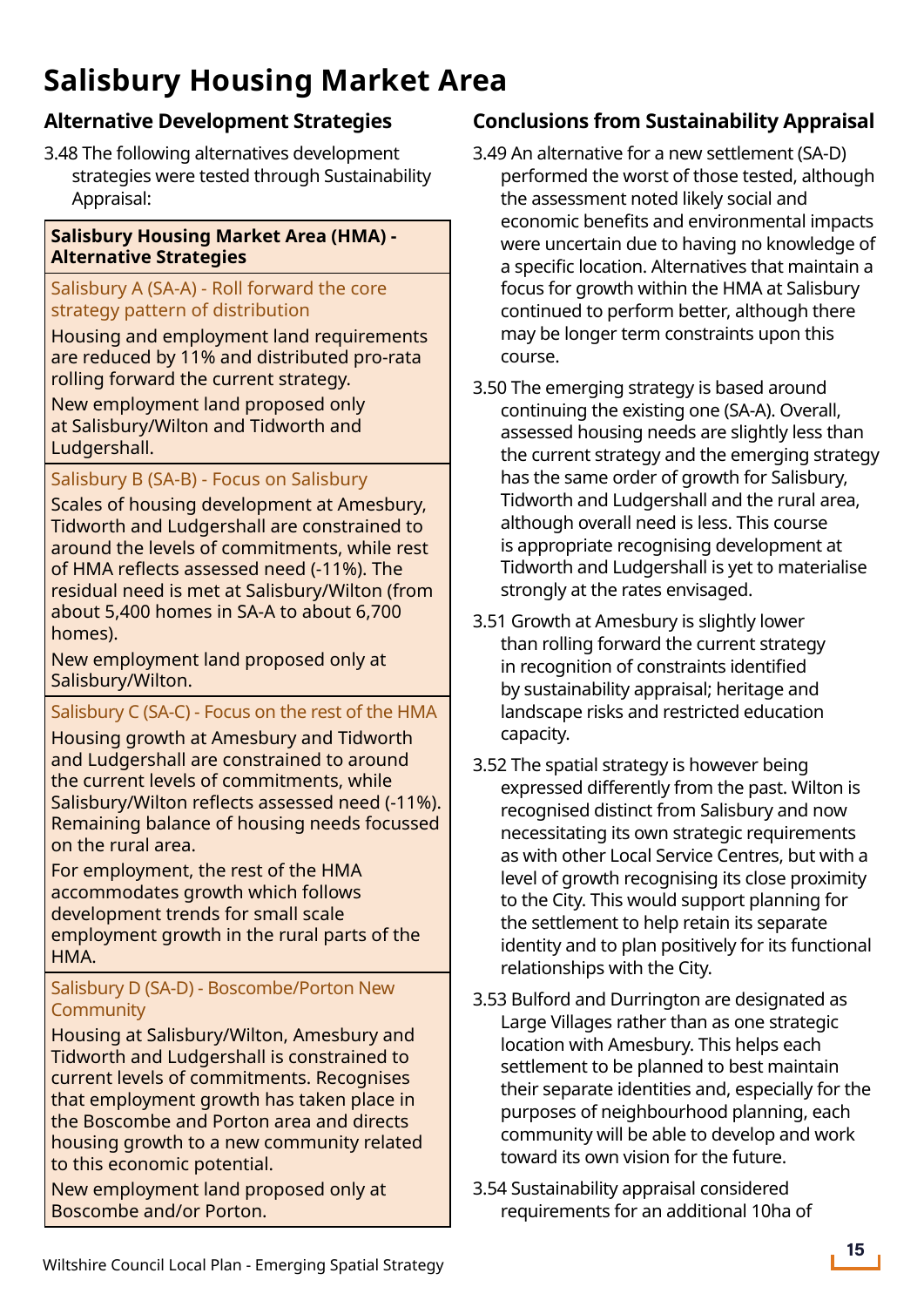employment land in the Salisbury HMA over the plan period. The appraisal recommends additional employment land for Salisbury and Tidworth/Ludgershall. This mirrors a broad continuation of the current strategy proposed for new homes.

3.55 For Salisbury, this needs to be seen in the context of city centre regeneration and may be as much a case of changing needs, such as expansion of premises for centrally located companies and the rationalisation/ intensification of Churchfields. In Tidworth/ Ludgershall, the need is created by the Army Rebasing project bringing partners and dependants into the area, some of which would be looking for local work. Evidence from the Employment Land Review suggests that there is also a need for additional sites for small and medium businesses and to reduce reliance on the MOD.

#### **Climate Change Outcomes**

- 3.56 A new settlement has been considered as a means to provide a 'garden village' approach. Arguably, the carbon footprint of growth in the HMA could be well managed and minimised by these means. The lack of a solid proposal makes this proposition hard to test, but it is clear that the initial amount of infrastructure needed counts heavily against the idea.
- 3.57 Continuing the current distribution of growth addresses carbon production by focusing growth at Salisbury. A focus on Salisbury may provide opportunities on a scale to design new neighbourhoods which incorporate renewable energy production, alternatives to the private car and more energy efficient new buildings. The scale of growth and the possibilities for locating it though are more limited than elsewhere. There would, for example, be little need for a large urban extension. This limits any impetus for fundamental shifts in existing patterns; a point that generates concern about growth largely adding to existing issues of congestion, air quality and pressures on infrastructure. Issues that are also counter productive with regard to climate change.
- 3.58 Nevertheless, it continues to make sense that this course makes best use of existing infrastructure, such as energy networks, public

buildings, services and, whilst recognising the challenges involved, local transport networks. In particular, it can help the city centre serve its local community by increasing local spending power. The city has higher levels of facilities, shops and services, including public transport, than elsewhere. Growth can help to reduce the need to travel distances, and to travel by the private car, especially if it is accompanied by measures aimed at improving walking and cycling.

#### **Emerging Strategy and Delivery**

- 3.59 The Local Plan Review will set out how growth will be accommodated at Salisbury and Amesbury. This will involve allocating greenfield sites at each. Salisbury City Council is actively engaged in neighbourhood planning and this too will play an important part in meeting local needs from growth.
- 3.60 Elsewhere, there may be scope potentially for communities' neighbourhood plans to allocate sites where necessary to help meet strategic requirements for their housing and employment needs as well as the more detailed local part of the development plan.
- 3.61 The emerging strategy is shown in the following table. This strategy has been informed by, and takes account of, the findings of the sustainability appraisal which recommends ways of mitigating any likely significant adverse effects and improving the benefits of the strategy overall. This strategy has itself been subject to sustainability appraisal which concludes that mitigation measures could sufficiently reduce any likely significant adverse effects of the strategy.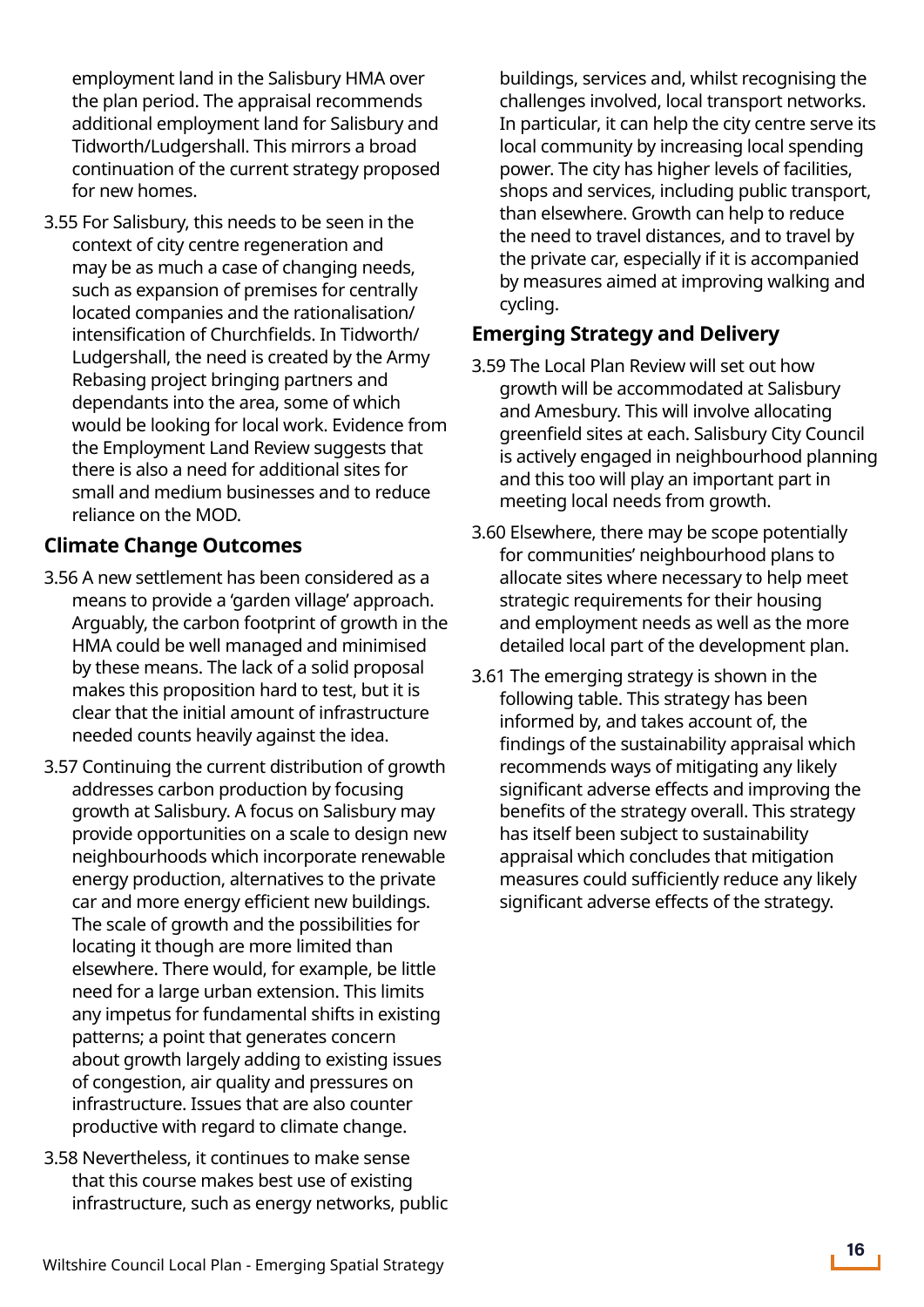|                           |                                                |                                          | <b>Overall Housing</b><br><b>Requirement (Dwellings)</b> |                             | <b>Overall</b><br><b>Employment</b><br>Requirement<br>(Hectares) |
|---------------------------|------------------------------------------------|------------------------------------------|----------------------------------------------------------|-----------------------------|------------------------------------------------------------------|
|                           | <b>Wiltshire Core</b><br>Strategy<br>2006-2026 | <b>Brownfield</b><br>target<br>2021-2031 | <b>Emerging</b><br><b>Strategy</b><br>2016-2036          | Residual at<br>1 April 2019 |                                                                  |
| Amesbury                  | 2440                                           | 110                                      | 1635                                                     | 350                         | $\mathbf 0$                                                      |
| Salisbury                 | 6060                                           | 410                                      | 5240                                                     | 940                         | 5                                                                |
| Wilton                    |                                                | -                                        | 400                                                      | 0                           | $\overline{0}$                                                   |
| Tidworth/<br>Ludgershall  | 1750                                           | 40                                       | 1555                                                     | 165                         | 5                                                                |
| Rest of HMA <sup>14</sup> | 2090                                           |                                          | 2140                                                     | 1200                        | $\mathbf 0$                                                      |
| <b>TOTAL</b>              | 12340                                          |                                          | 10970                                                    | 2655                        | 10                                                               |

- 3.62 Boscombe and Porton are a business cluster that has potential to grow further over the plan period. Further growth would be supported in the wider strategic interest of the economic development of the County.
- 3.63 Previous iterations of Local Plans for the Salisbury area show how expanding the city outwards is becoming increasingly difficult. The undeveloped landscape setting and approaches to Salisbury provide its distinctive Cathedral character and these areas would be

lost. As the outward expansion of Salisbury's urban area becomes increasingly constrained an area related to Boscombe and/or Porton could provide an economic foundation to a new settlement for consideration in future reviews of the Local Plan.

3.64 This situation could be prompted by a decision to contain the spread of the City within a geographic area, but this would be a decision for a future review of the Local Plan.

14Excludes Wilton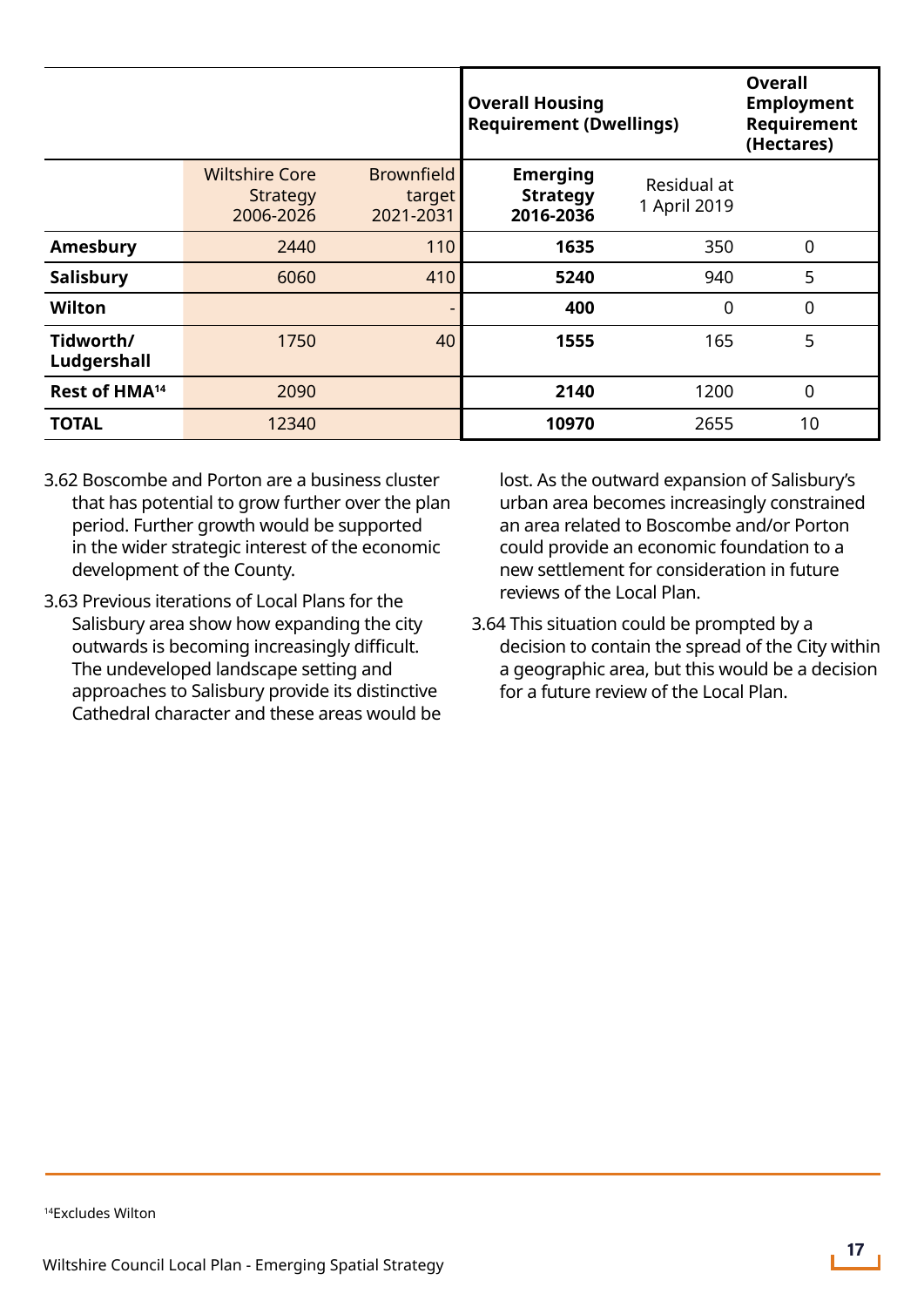# **Swindon Housing Market Area**

### **Alternative Development Strategies**

3.65 The following alternatives development strategies were tested through Sustainability Appraisal:

#### **Swindon Housing Market Area (HMA) (Wiltshire part) - Alternative Strategies**

#### Swindon A (SW-A) - Roll forward the core strategy pattern of distribution

Housing and employment land requirements are reduced by 16% and distributed pro-rata rolling forward the current strategy.

Swindon B (SW-B) -Focus on Royal Wootton **Bassett** 

Housing development is constrained at Marlborough to current commitments (plus windfall allowance and growth in rest of HMA reflects assessed need (-16%). No further development beyond existing commitments west of Swindon.

The balance is focussed on Royal Wootton Bassett (from about 900 homes in SW-A to about 1,300 homes).

New employment land proposed only at Royal Wootton Bassett.

#### Swindon C (SW-C) - Focus on the rest of the HMA

Growth in Marlborough and the rest of the HMA continue Core Strategy rates of housing growth. Development is reduced at Royal Wootton Bassett. No further development beyond existing commitments west of Swindon.

New employment land only proposed at Marlborough and rest of the HMA.

### **Conclusions from Sustainability Appraisal**

- 3.66 Focusing growth on the rest of the HMA (SW-C) is the worst performing option because of concerns relating to landscape, heritage and transport impacts. The emerging strategy therefore proposes the rural area continues broadly the same proportion of growth it would receive taking forward the current strategy, adjusted for a slightly lower overall need for the HMA as whole.
- 3.67 Further development west of Swindon could

provide for the expansion of the town. It was agreed with Swindon Borough Council that there is no need to plan for additional development at this time on the edge of the urban area within Wiltshire. The Borough will fully meet its needs appropriately within its local authority area.

- 3.68 A focus on Royal Wootton Bassett (SW-B) is a clear preferred alternative, although there are concerns about the capacity of local education and health services at the town itself. There are also potentially significant obstacles to overcome if growth is to be successfully delivered at Royal Wootton Bassett, notably managing the traffic that new homes will generate both within the town and at junction 16 of the M4. Nonetheless, in line with the results of the appraisal, the higher scale of growth of those tested is proposed for the town.
- 3.69 At Marlborough there are particular concerns regarding local housing affordability and provision for local jobs. The highest requirement tested for new homes is also included at Marlborough to allow scope to deliver additional affordable homes (SW-C). However, in this case, the higher scale continues rates currently planned in the Wiltshire Core Strategy. This course follows discussions with the Town Council and work underway on a neighbourhood plan. There is, however, a potential risk that this scale of development could be unacceptable because of its harm to the quality of the North Wessex Downs Area of Outstanding Natural Beauty (AONB). The figures therefore show overall requirements exceeding total assessed need.
- 3.70 Sustainability appraisal considered requirements for an additional 6ha of employment land in the Swindon HMA over the plan period. The emerging strategy has a focus on Royal Wootton Bassett, and so proposes additional employment land at the town, where there is a particular need for affordable sites and premises, to balance the historically high levels of housing and lack of inward investment.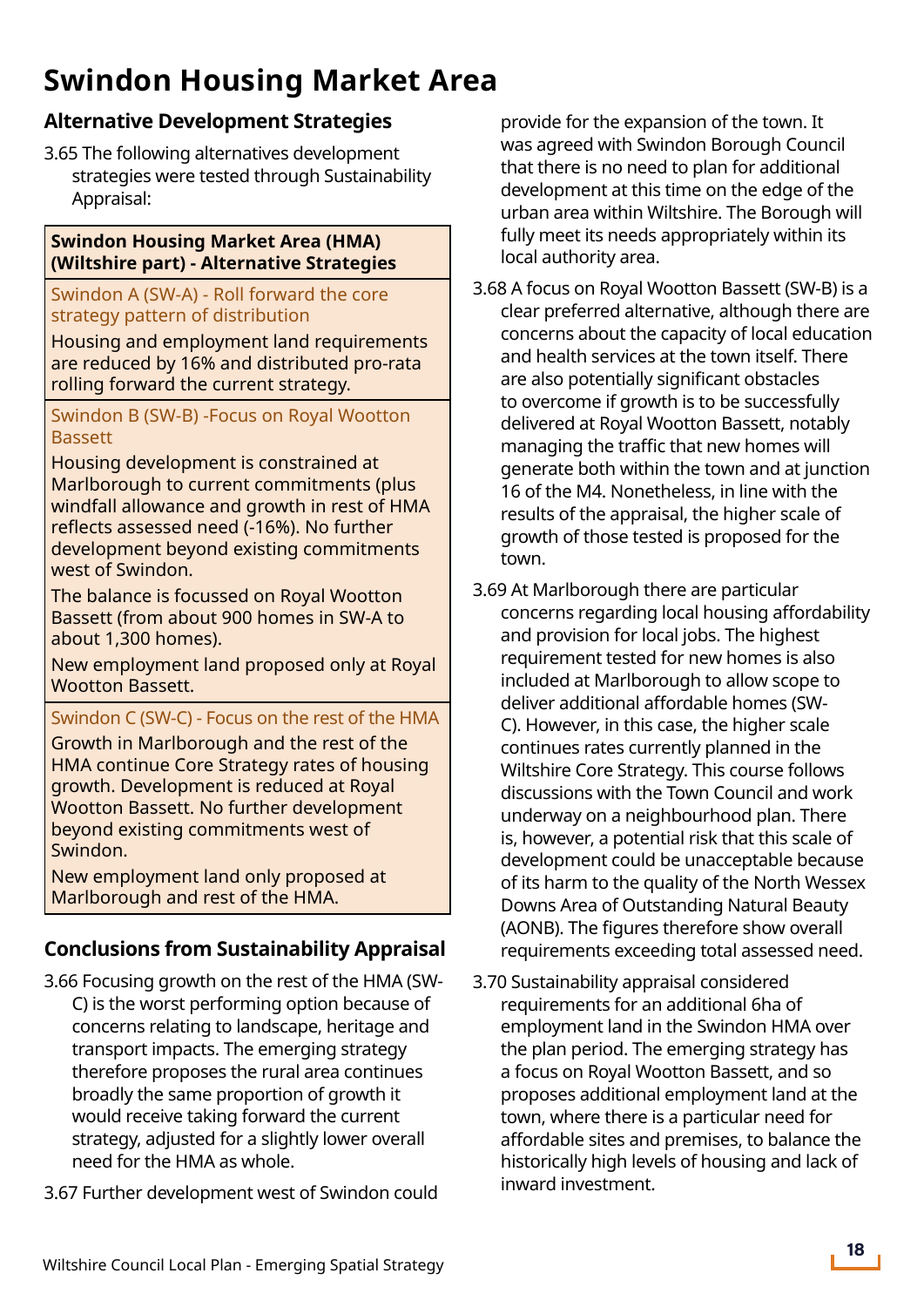### **Climate Change Outcomes**

- 3.71 The Council works closely with Swindon Borough Council to plan for this part of Wiltshire. In terms of climate change outcomes, if each authority plans to meet its own needs for new homes and employment, this goes some way to reduce the need to travel between the two authorities. Both authorities agree to this course of action.
- 3.72 Of course, even so, there are strong travel patterns into Swindon from settlements in Wiltshire. A focus on the main Wiltshire settlement within the HMA increases the scope for public transport to cater for this demand and reduce carbon use. It can also help spread that benefit of better services to those taking purely local journeys.
- 3.73 A decision to locate some growth to the edge of Swindon, putting to one side all other arguments, would not have the same climate change outcomes, probably being of no pronounced benefit to Swindon services and no benefit to communities in Wiltshire.

### **Emerging Strategy and Delivery**

- 3.74 The emerging strategy would provide slightly more homes than assessed need, but because of the risks in this strategy a degree of flexibility would be beneficial.
- 3.75 The Local Plan Review will set out how growth will be accommodated at Royal Wootton

Bassett. This will involve allocating greenfield sites. The Town Council is actively engaged in neighbourhood planning and this will also play an important part in meeting local needs from growth.

- 3.76 Elsewhere, there may be scope potentially for communities' neighbourhood plans to allocate sites where necessary to help meet strategic requirements for their housing and employment needs as well as the more detailed local part of the development plan. For example, the Marlborough Area Neighbourhood Plan will carry out that role with a particular challenge of finding suitable land to reconcile the need to protect the qualities of the AONB in which the town sits alongside meeting local needs for affordable housing and the additional infrastructure necessary to support such growth.
- 3.77 The emerging strategy is shown in the following table. This strategy has been informed by, and takes account of, the findings of the sustainability appraisal which recommends ways of mitigating any likely significant adverse effects and improving the benefits of the strategy overall. This strategy has itself been subject to sustainability appraisal which concludes that mitigation measures could sufficiently reduce any likely significant adverse effects of the strategy.

|                                        |                                                       |                                          | <b>Overall Housing</b><br><b>Requirement (Dwellings)</b> |                             | <b>Overall</b><br><b>Employment</b><br>Requirement<br>(Hectares) |
|----------------------------------------|-------------------------------------------------------|------------------------------------------|----------------------------------------------------------|-----------------------------|------------------------------------------------------------------|
|                                        | <b>Wiltshire Core</b><br><b>Strategy</b><br>2006-2026 | <b>Brownfield</b><br>target<br>2021-2031 | <b>Emerging</b><br><b>Strategy</b><br>2016-2036          | Residual at<br>1 April 2019 |                                                                  |
| Marlborough                            | 680                                                   | 160                                      | 680                                                      | 245                         | $\mathbf 0$                                                      |
| <b>Royal Wootton</b><br><b>Bassett</b> | 1070                                                  | 70                                       | 1255                                                     | 990                         | 6                                                                |
| West of<br><b>Swindon</b>              | 900                                                   | -                                        | 435                                                      | 0                           | $\overline{0}$                                                   |
| <b>Rest of HMA</b>                     | 1225                                                  | ٠                                        | 1080                                                     | 195                         | $\mathbf 0$                                                      |
| <b>TOTAL</b>                           | 3875                                                  |                                          | 3450                                                     | 1430                        | 6                                                                |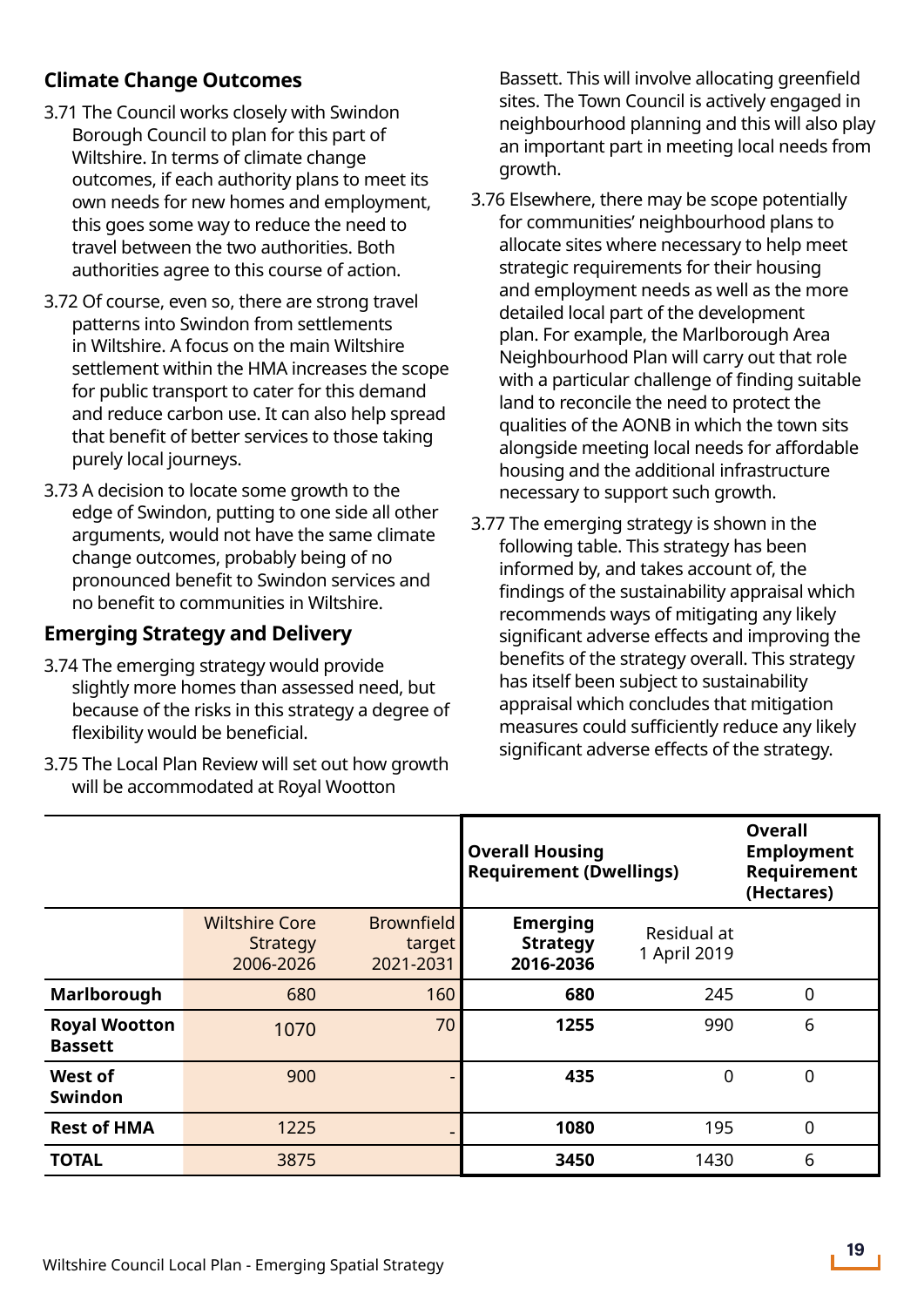- 3.78 An employment land requirement is set for Royal Wootton Bassett but no other settlements require additional land allocated.
- 3.79 Land predominantly for employment uses has been promoted adjoining junction 16 of the M4. This type of development outside a main settlement would need to meet the wider strategic interest of the economic development of Wiltshire, in accordance with Core Policy 34 of the current Wiltshire Core Strategy. At present, there is no request from

Swindon Borough Council to use this land to meet Swindon's needs for employment. Needs are being met more appropriately from within the Borough. If this should change then, as well its scale and form, development proposals will trigger a more comprehensive treatment of the area to ensure its role is defined distinct from settlements that might otherwise be undermined and to consider what infrastructure or other uses can help to support sustainable development objectives.

# **Trowbridge Housing Market Area**

#### **Alternative Development Strategies**

3.80 The following alternatives development strategies were tested through Sustainability Appraisal:

#### **Trowbridge Housing Market Area(HMA) - Alternative Strategies**

#### Trowbridge A (TR-A) - Roll forward the core strategy pattern of distribution

Housing and employment land requirements are decreased by 4% and distributed pro-rata rolling forward the current strategy.

#### Trowbridge B (TR-B) - Westbury Growth Point

Housing requirements for Westbury are led by employment forecasts (from about 1,400 to about 2,100 homes). Growth continues at Core Strategy rates at Warminster and reflects assessed needs at Bradford on Avon (-4%). Consequential reductions focussed on Trowbridge.

New employment land proposed only at Westbury.

#### Trowbridge C (TR-C) - Focus on the rest of the HMA

Housing requirements for the rest of the HMA are aligned to actual rates of past house building (from about 600 to about 1,200 homes). Warminster reflects assessed need (-4%) and Westbury continues at Core Strategy rates. Housing requirements are lower than TR-A at Trowbridge and Bradford on Avon as a result.

New employment land proposed only in the rest of the HMA.

### **Conclusions from Sustainability Appraisal**

- 3.81 Dispersal to the rest of the HMA (TR-C) was the least preferred alternative with concerns relating to landscape and transport impacts and the ability to deliver affordable housing. There are marginal differences between rolling forward the current strategy (TR-A) continuing the very prominent role of Trowbridge and Westbury Growth Point (TR-B).
- 3.82 The importance of the Bath and Bradford-on-Avon Bats Special Area of Conservation (SAC) is, however, a determining factor in selecting an emerging strategy that has a greater focus for growth on Westbury (TR-B). The planning authority has a duty to avoid adverse effects upon protected habitat before following a course of mitigation. This would translate into growth rates that are the lowest possible to support Trowbridge's role as a principal settlement and in providing for local needs.
- 3.83 A Westbury strategy, with much higher rates of development, also has to be moderated by the need for development to address traffic and related air quality issues and not focus so much growth as to compound them.
- 3.84 The emerging strategy therefore strikes a balance between the alternatives tested; a lower level at Trowbridge compared to past expectations, but sufficient to support the role of the town as a principal settlement in the County; and a significantly higher scale of growth at Westbury, but not so high as to risk being too difficult to manage.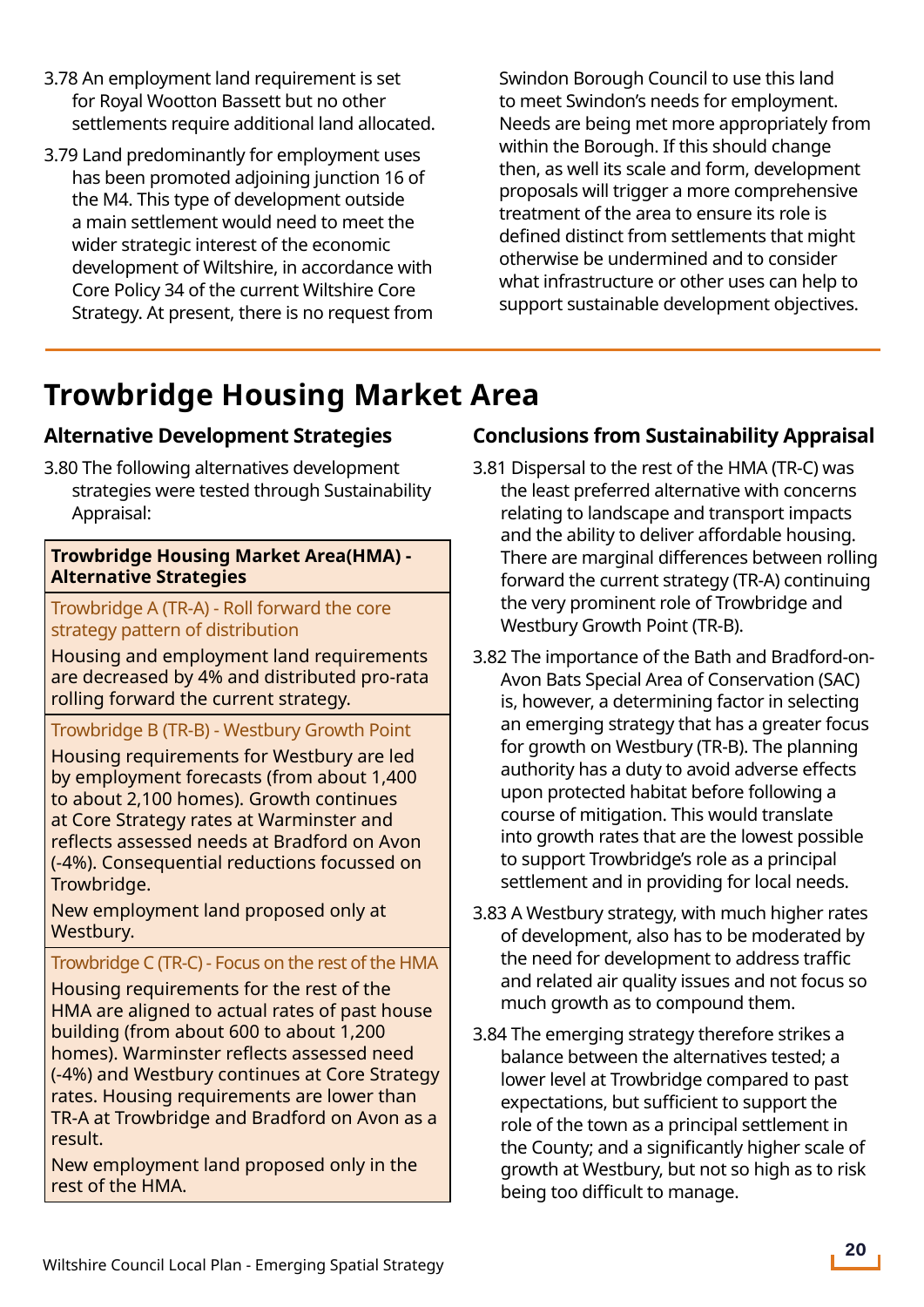- 3.85 Rates of growth suggested at Bradford on Avon reflect the heavily constrained nature of the town, notably its position within green belt and air quality issues from traffic congestion; both factors recognised in the appraisal results
- 3.86 Warminster was shown to be less constrained compared to Bradford on Avon, and a scale of growth in the emerging strategy broadly corresponds to current planned rates. Requirements are largely met by the planned west extension. Whilst recognising the appraisal results, additional growth may also underpin regeneration opportunities within the central area. This is therefore reflected in the scale of growth suggested in the emerging strategy.
- 3.87 Scales of growth for the rest of the HMA align to past rates of housing development.
- 3.88 Sustainability appraisal considered requirements for an additional 1ha of employment land in the Trowbridge HMA over the Plan Period. The emerging strategy proposes an additional employment land allocation at Westbury only. This reflects the need to avoid possible effects on the Bath and Bradford-on-Avon Bats SAC as identified by the appraisal.
- 3.89 Existing commitments may be sufficient to meet local employment needs for Westbury. However, a higher level of housing supports the further allocation of a modest amount of employment land in the plan period.

#### **Climate Change Outcomes**

- 3.90 The emerging spatial strategy suggests reducing the degree of emphasis on growth at Trowbridge in the current strategy. This seems contrary to the approach at Chippenham and Salisbury, which continue or have a much greater focus, and help deliver the climate change outcomes sought. Trowbridge does, however, remain the predominant focus for growth in the HMA despite this. And most other growth still focusses on the main settlements.
- 3.91 The success of the emerging strategy therefore depends to a degree on what carbon reduction can be achieved by growth at Westbury. A main caveat to growth highlighted

by sustainability appraisal is that it cannot compound traffic and air quality issues. Add the need for climate change outcomes, the strategy seems heavily dependent upon achieving a shift away from private car use and behind that, longer term, greater settlement self-containment.

#### **Emerging Strategy and Delivery**

- 3.92 The Local Plan will set out how growth will be accommodated at Trowbridge and Westbury. This will involve allocating greenfield sites. Each Town Council is actively engaged in neighbourhood planning and this will play an important part in meeting local needs for growth.
- 3.93 Elsewhere, there may be scope potentially for neighbourhood plans to allocate sites where necessary to help meet strategic requirements for their housing and employment needs as well as the more detailed local part of the development plan. For example, the Warminster Town Neighbourhood Plan is being reviewed and may carry out that role.
- 3.94 The emerging strategy is shown in the following table. This strategy has been informed by, and takes account of, the findings of the sustainability appraisal which recommends ways of mitigating any likely significant adverse effects and improving the benefits of the strategy overall. This strategy has itself been subject to sustainability appraisal which concludes that mitigation measures could sufficiently reduce any likely significant adverse effects of the strategy.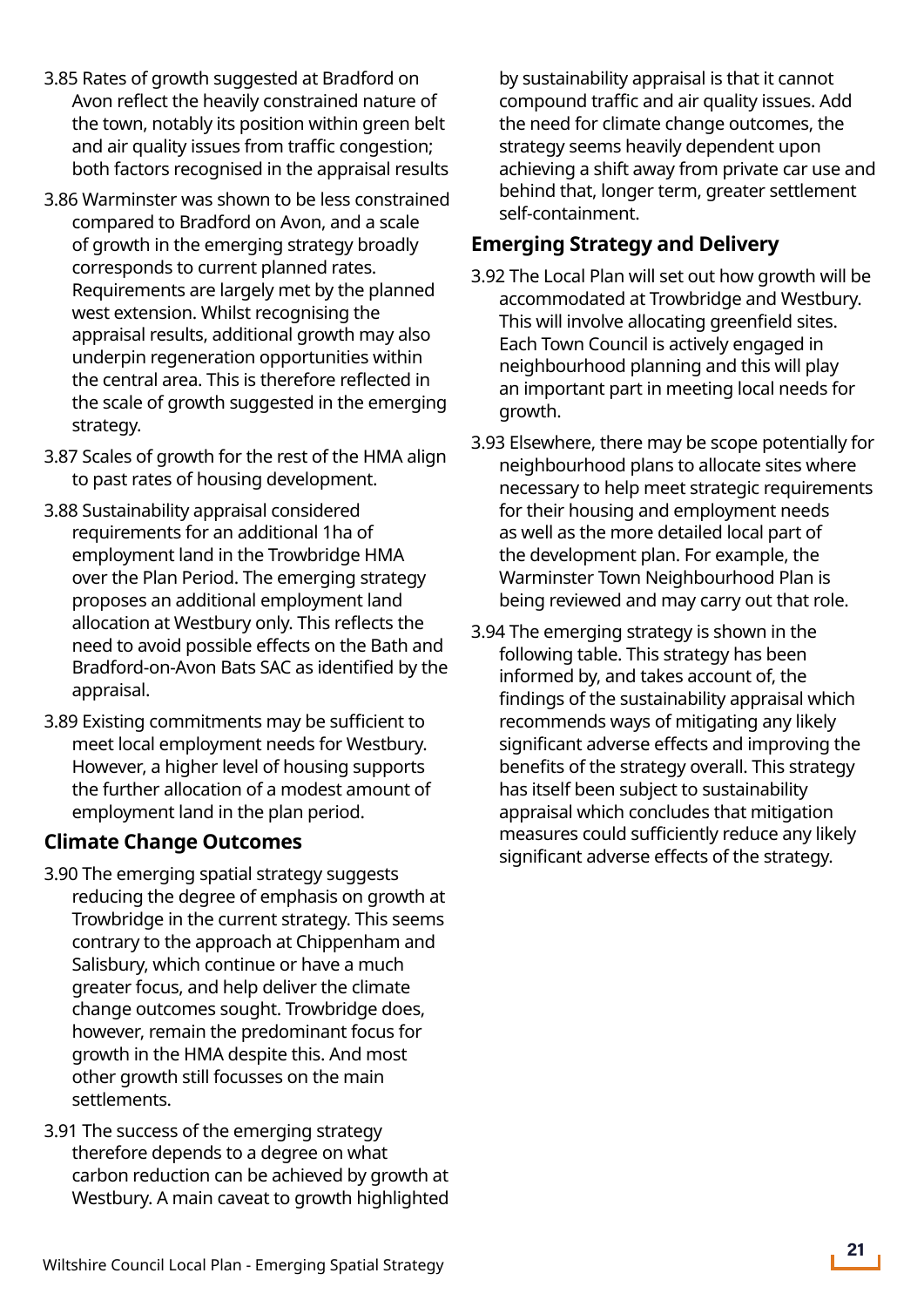|                            |                                                |                                          | <b>Overall Housing</b><br><b>Requirement (Dwellings)</b> |                             | <b>Overall</b><br><b>Employment</b><br>Requirement<br>(Hectares) |
|----------------------------|------------------------------------------------|------------------------------------------|----------------------------------------------------------|-----------------------------|------------------------------------------------------------------|
|                            | <b>Wiltshire Core</b><br>Strategy<br>2006-2026 | <b>Brownfield</b><br>target<br>2021-2031 | <b>Emerging</b><br><b>Strategy</b><br>2016-2036          | Residual at<br>1 April 2019 |                                                                  |
| <b>Bradford on</b><br>Avon | 595                                            | 70                                       | 350                                                      | 80                          | $\mathbf 0$                                                      |
| Trowbridge                 | 6810                                           | 370                                      | 5830                                                     | 1805                        | $\overline{0}$                                                   |
| <b>Warminster</b>          | 1920                                           | 130                                      | 2050                                                     | 60                          | $\mathbf 0$                                                      |
| Westbury                   | 1500                                           | 90                                       | 1820                                                     | 710                         |                                                                  |
| <b>Rest of HMA</b>         | 665                                            |                                          | 950                                                      | 550                         | $\mathbf 0$                                                      |
| <b>TOTAL</b>               | 11490                                          |                                          | 11000                                                    | 3205                        |                                                                  |

# **Next steps**

- 4.1 The Council will review the emerging strategy in the light of all the comments that it receives to the consultation. Proposed scales of growth at each settlement could therefore change.
- 4.2 Further work will therefore be based on the revised strategy. Work will look at the more detailed aspects of how a revised strategy will be delivered. This will take account of comments on the locations for growth, the pool of potential development sites, that also form part of this consultation.
- 4.3 Draft place shaping priorities for each main settlement will be finalised in consultation with the relevant Town and Parish Councils. These will help to shape the form and location of development proposals in the draft plan.
- 4.4 More detailed work will look comprehensively at the effects of development proposals in combination using further sustainability appraisal to develop effective mitigation measures and ensure the most benefits possible from the development of each site. This will also help to ensure they are delivered properly coordinated with the infrastructure necessary to support them.
- 4.5 The end result of this and other work to support its preparation will take shape in publication of a draft plan by the end of the year when further consultation will take place.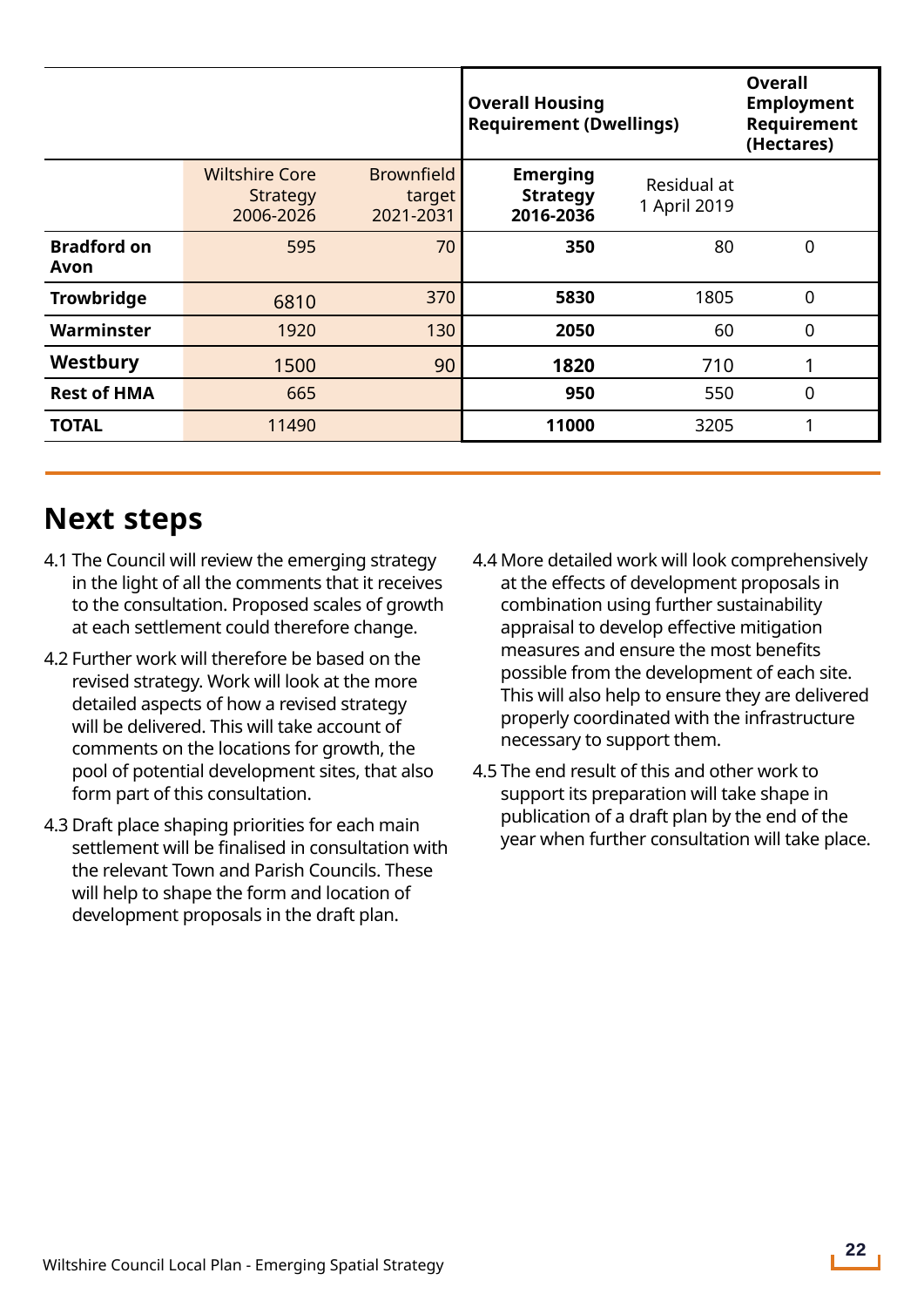# Appendix One: **The Role and Function of Brownfield Targets**

### **Introduction**

- 1. The Council is inviting views on a new strand to the Local Plan to help ensure as many homes as possible are built using previously developed land within the urban areas of our main settlements. Making the best use of our built-up areas reduces the need to encroach into the countryside, which once built upon is irreversible. There can be wide ranging impacts on biodiversity, carbon footprint, travel patterns and sometimes the whole character of a town when we do so.
- 2. Equally, planning controls still need to retain the character of our towns and protect the open spaces that we value, whether as private gardens or formal areas for sports and leisure.
- 3. This document explains how a brownfield target for each of the County's main settlements can help to realise opportunities that meet a community's needs with an appropriate contribution from brownfield sites.

#### **How will targets be used?**

- 4. Development plans should identify as much brownfield land for development as possible. But, by the nature of brownfield sites, it is unlikely to be able to identify all the land in one go that will be built over the period to 2036. Plan making can only ever identify a proportion at any one time.
- 5. It is unrealistic and too inflexible to attempt to set a target for a whole plan period. A settlement's brownfield target represents the total number of additional new homes the Council estimate can be built on previously developed land over the next 10 years (2021- 2031), not the whole plan period. Each part of the development plan is updated at least every five years and therefore targets can be monitored and reviewed, and fresh targets set. This is a pragmatic and flexible approach.
- 6. The brownfield targets set out in the Local Plan will be the basis for housing requirements for designated neighbourhood areas at main settlements. Once adopted, these figures should not need retesting at the

neighbourhood plan examination, unless there has been a significant change in circumstances that affects the requirement.

- 7. A neighbourhood plan must be in general conformity with the Local Plan and seek to identify land and sites for the target set. If and when neighbourhood plans are reviewed they will need to help realise the target set, which can be done in successive neighbourhood plans given that brownfield opportunities may arise at different points in the plan period.
- 8. It would be unreasonable to require a neighbourhood plan to always meet its target by itself, but there would need to be evidence to show how a current target will be met or why a shortfall is acceptable. A neighbourhood plan, see below, can be an important means to identify brownfield sites, but it is not the only means.
- 9. It is, as has been said, by the nature of brownfield land opportunities, uncertain whether a target can be achieved; or indeed whether circumstances at a settlement have fundamentally changed. Future reviews of the Local Plan will enable a reconsideration of each target as understanding and context change. Review will therefore take account of the evidence from neighbourhood planning.
- 10. A target provides a benchmark to gauge performance and to monitor progress. As plans are updated, brownfield development opportunities will be added to housing land supply. Plan allocation and planning permission for brownfield sites can give certainty to land supply. The pool of such sites can be counted on to meet requirements set for a supply of deliverable land for housing.
- 11. As progress is made identifying brownfield opportunities the need for additional greenfield land to be released in future will be moderated. A large pool of brownfield sites will reduce requirements for new greenfield land to be identified when the Local Plan is reviewed. On larger sites already allocated in a plan, it might also be appropriate to consider the timing of phases that are later in the plan period.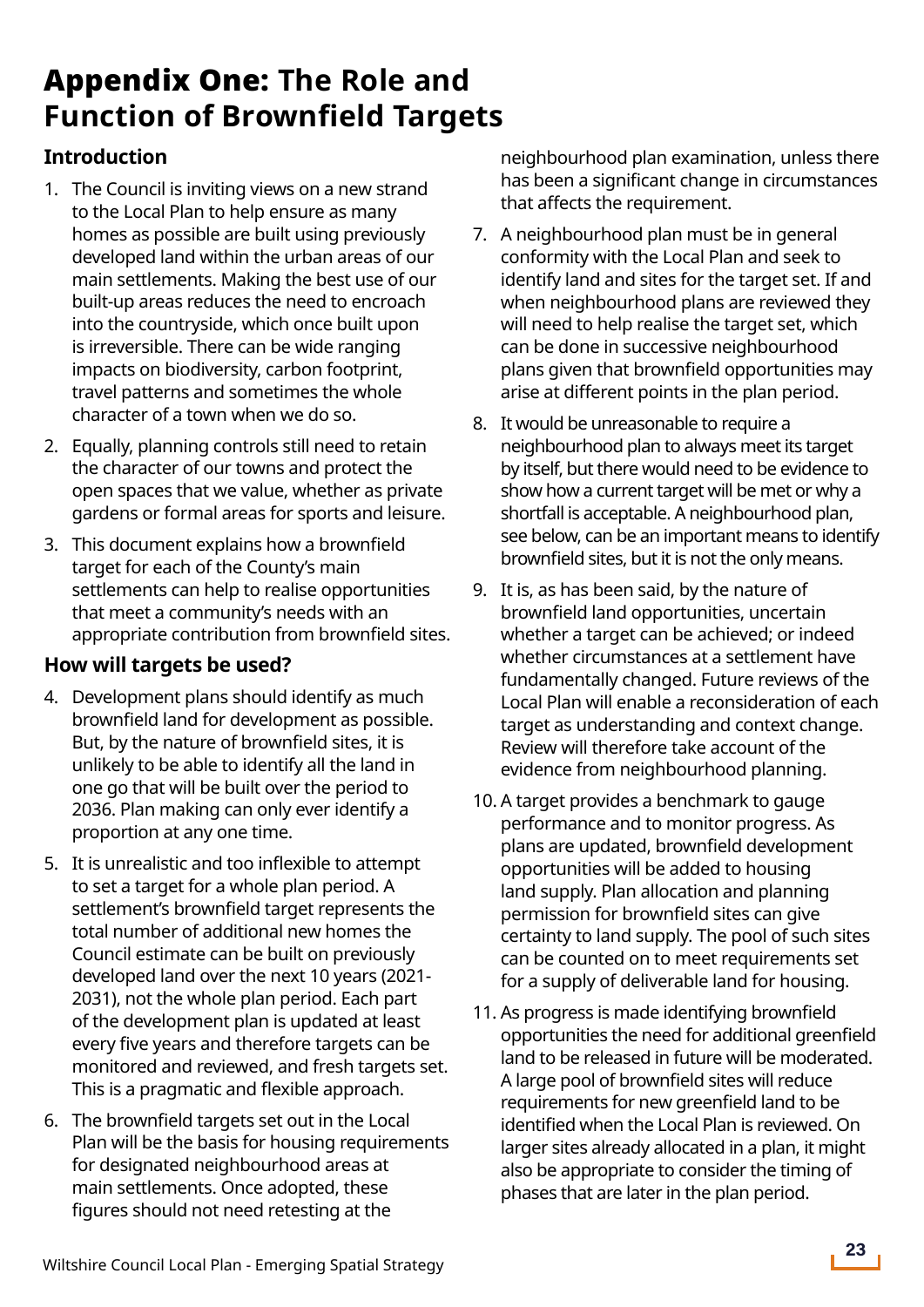- 12. Poor progress toward meeting a brownfield target or better than expected progress will influence how a settlement is expected to accommodate development in the future. A review might also identify what barriers there are to development and what measures might help to overcome them.
- 13. Some neighbourhood plans are being prepared or reviewed in parallel to the Local Plan Review. They can identify brownfield sites that will be included in developable land supply. A corresponding amount of land can then be removed from that remaining to be planned for and the Local Plan can reduce the amount of greenfield land it needs to allocate for new homes.

#### **How have targets been calculated?**

- 14. Brownfield targets have been calculated from the Council's 'windfall' allowance. The 'windfall' allowance is calculated from a long-term (2009- 2019) assessment of brownfield permissions which are not allocated in the development plan, and the rate at which such sites have been delivered within Wiltshire.
- 15. As indicated earlier it should be recognised that the contribution made by small 'windfall' sites tends to remain consistent over the years, however opportunities arising from larger sites can be much harder to predict. As the 'windfall' allowance is currently assessed on a Housing Market Area-basis (and subsequently summed up to a county-wide figure), it is reasonable to expect that opportunities arising on larger sites will occur periodically across a wider geography. However, caution should be exercised when attempting to predict future delivery from larger sites on a smaller geographic scale. Opportunities and delivery of larger brownfield sites are less likely to recur frequently at a particular settlement. As might be expected the size of a settlement can affect the number of potential brownfield opportunities that may come forward. The assessment of non-allocated brownfield permissions used in the 'windfall' allowance shows that Principal Settlements typically produce more larger site opportunities than those at Market Towns. This has been factored into the calculation by limiting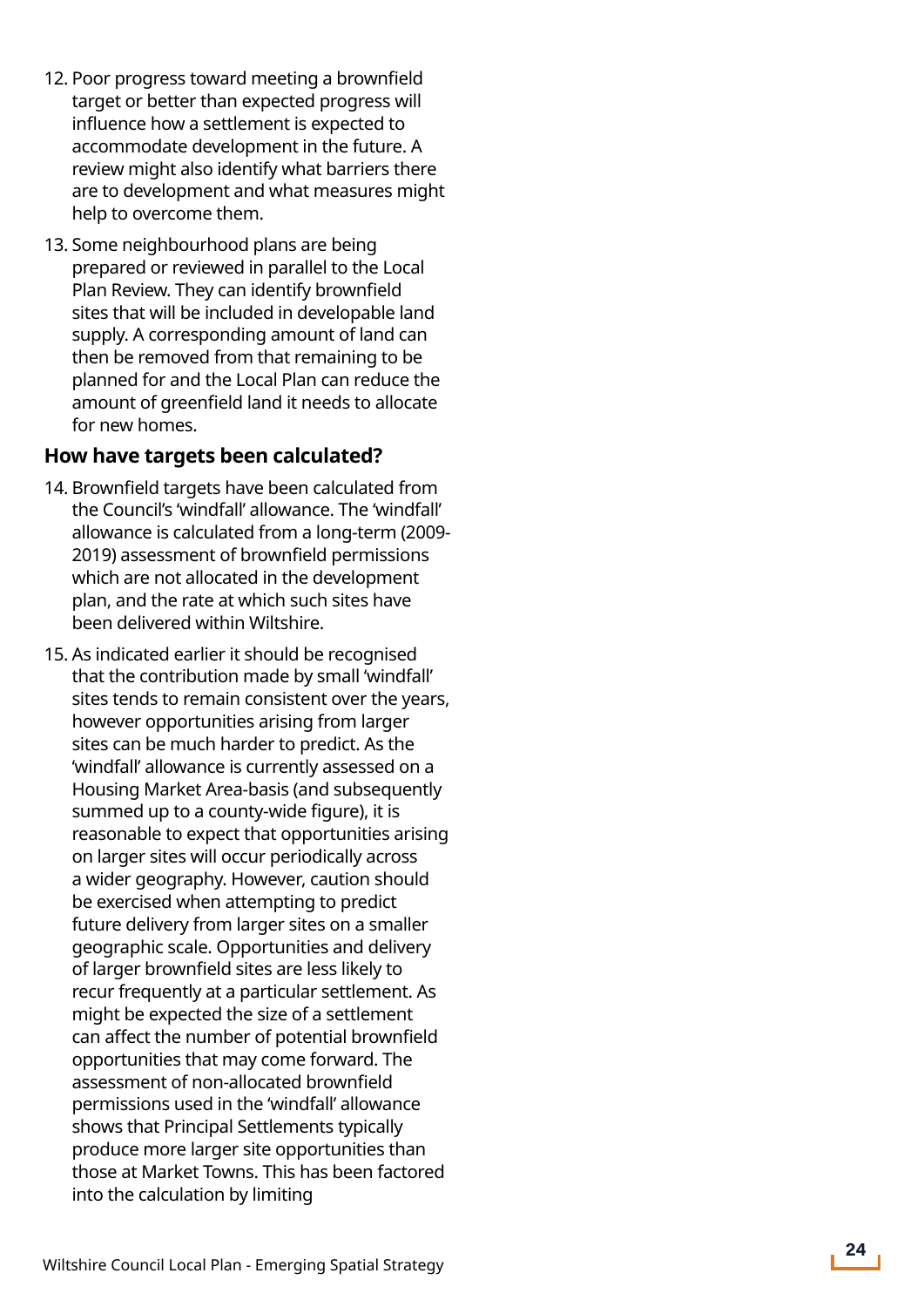| <b>Settlement and Housing</b><br><b>Market Area (HMA)</b> | <b>Average annual</b><br>permissions<br>2009-2019(dwellings) | <b>Brownfield Housing</b><br><b>Target 2021-2031</b><br>(dwellings) | <b>Existing</b><br>developable<br>permissions<br>$(2021 - 2031)$ |
|-----------------------------------------------------------|--------------------------------------------------------------|---------------------------------------------------------------------|------------------------------------------------------------------|
| <b>Swindon HMA</b>                                        |                                                              |                                                                     |                                                                  |
| Marlborough                                               | 21.9                                                         | 160                                                                 | $\overline{7}$                                                   |
| <b>Royal Wootton Bassett</b>                              | 9.3                                                          | 70                                                                  | 13                                                               |
| <b>Chippenham HMA</b>                                     |                                                              |                                                                     |                                                                  |
| Calne                                                     | 7.9                                                          | 60                                                                  | 3                                                                |
| Chippenham                                                | 34.2                                                         | 240                                                                 | 159                                                              |
| Corsham                                                   | 22.1                                                         | 160                                                                 | 24                                                               |
| <b>Devizes</b>                                            | 20.9                                                         | 150                                                                 | 43                                                               |
| Malmesbury                                                | 9.1                                                          | 70                                                                  | 3                                                                |
| Melksham                                                  | 18.6                                                         | 130                                                                 | 23                                                               |
| <b>Salisbury HMA</b>                                      |                                                              |                                                                     |                                                                  |
| Amesbury                                                  | 15.2                                                         | 110                                                                 | 14                                                               |
| Salisbury                                                 | 57.1                                                         | 410                                                                 | 32                                                               |
| <b>Tidworth and Ludgershall</b>                           | 5.7                                                          | 40                                                                  | 29                                                               |
| <b>Trowbridge HMA</b>                                     |                                                              |                                                                     |                                                                  |
| Bradford - on -Avon                                       | 9.4                                                          | 70                                                                  | 3                                                                |
| Trowbridge                                                | 51.4                                                         | 370                                                                 | 149                                                              |
| Warminster                                                | 18                                                           | 130                                                                 | 7                                                                |
| Westbury                                                  | 12.6                                                         | 90                                                                  | 1                                                                |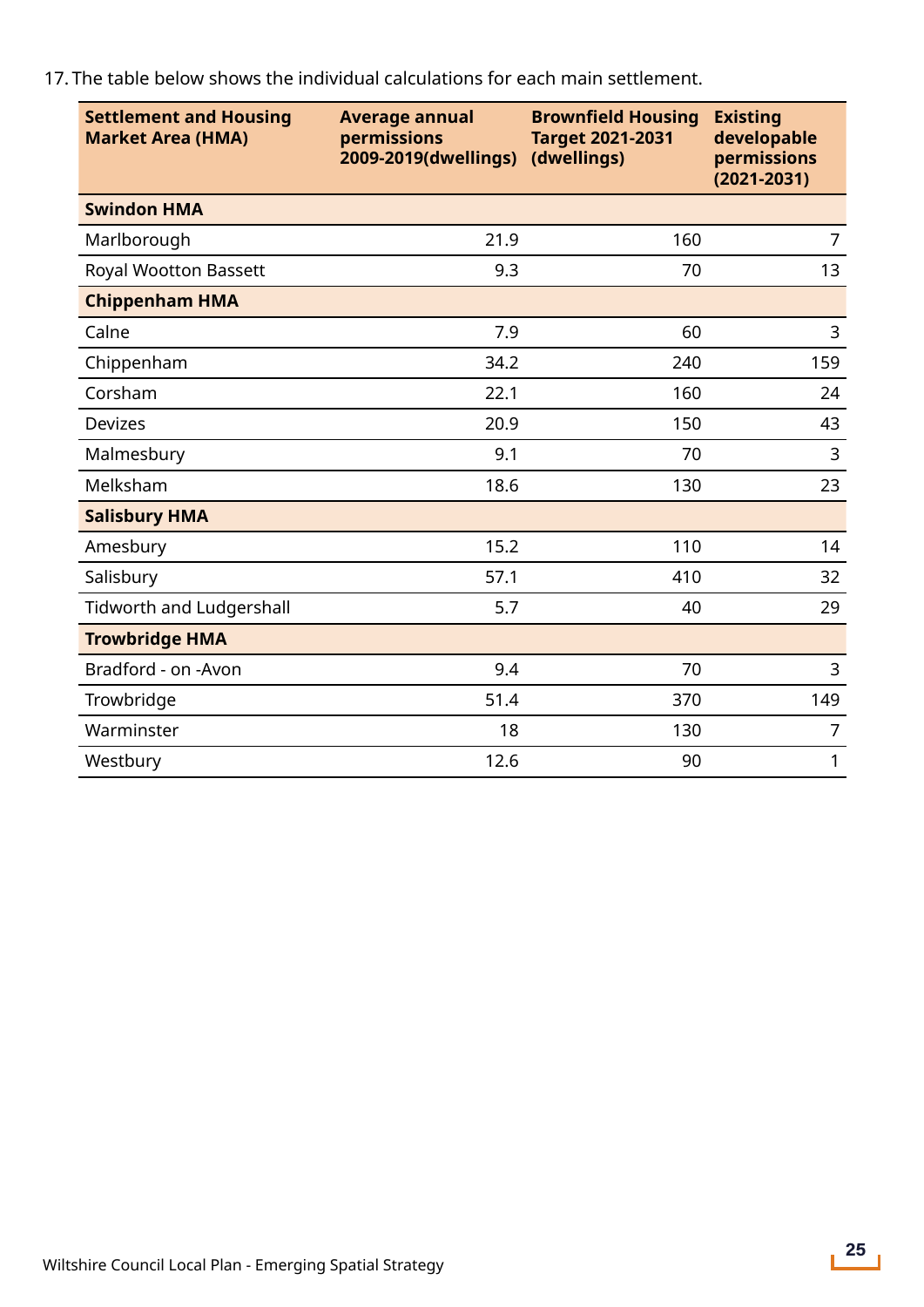#### **Who will identify brownfield sites for development?**

- 18. The register of brownfield land is a starting point, as is the Council's Strategic Housing and Employment Land Availability Assessment (SHELAA) evidence.
- 19. By engaging closely with their communities and by contacts with landowners and developers, neighbourhood planning is well placed to identify many opportunities and allocate them in their plans.
- 20. Neighbourhood plans are also a means to ensure that important open spaces and the essential character of neighbourhoods can be protected where this is appropriate.
- 21. Often as a landowner or as a means to lever funding support, the Council is also able to bring forward some of the more difficult, higher profile and complex sites. These too can be identified in neighbourhood plans or the Local Plan. They may also be identified in development briefs or master plans.
- 22. Other large landowners, public or private, may also instigate redevelopment of their land. A development brief involving consultation and input from the local community can often be the best means to formulate the most appropriate designs. Such a process can ensure a successful planning application that aligns with the community's needs and expectations.

### **How will targets be reviewed?**

- 23. Brownfield targets will be reviewed each time the Local Plan is reviewed. They will be reviewed individually for each main settlement, using local evidence, such as the recent track record of housing completions. Other evidence may include more qualitative assessment of the form of recent development and future scope.
- 24. In the years preceding the turn of the century and into the first decade, several settlements saw large businesses close and their land redeveloped to include a significant amount of new homes. There were perhaps a finite number of such opportunities. The position going forward might be quite different and this aspect will be kept under review and findings inform what a target should be in the future.

25. Market demand will also vary over time and from place to place. This will influence the size of dwellings, their form and therefore the amount of new homes land might deliver. The number of past and future completions is just a part of the story.

#### **How is the use of greenfield sites managed?**

- 26. The proportion of land needing to be planned for on greenfield sites should decline as more brownfield land is built on, granted planning permission or allocated in plans. This is the central means by which the use of greenfield sites can be managed. It is a long-term approach that operates by future reviews of plans in the years to come.
- 27. Given the need to fund significant infrastructure and to have that investment repaid by the sale of new homes, rarely will it be possible to manage land release on a more detailed and short-term basis. Developers, service providers, land owners and the community itself, need certainty and a purpose of the development plan is to help provide it.
- 28. Where there are, however, proposals for very large-scale urban extensions to a settlement, it might be appropriate to include a contingency for land release to remain in step with forecast rates of growth. Growth that exceeds expectations may put undue pressure on infrastructure and services.
- 29. In such limited circumstances, very large-scale urban extensions may therefore be phased. Even then phasing would be decided around the co-ordination of the infrastructure necessary to serve new development.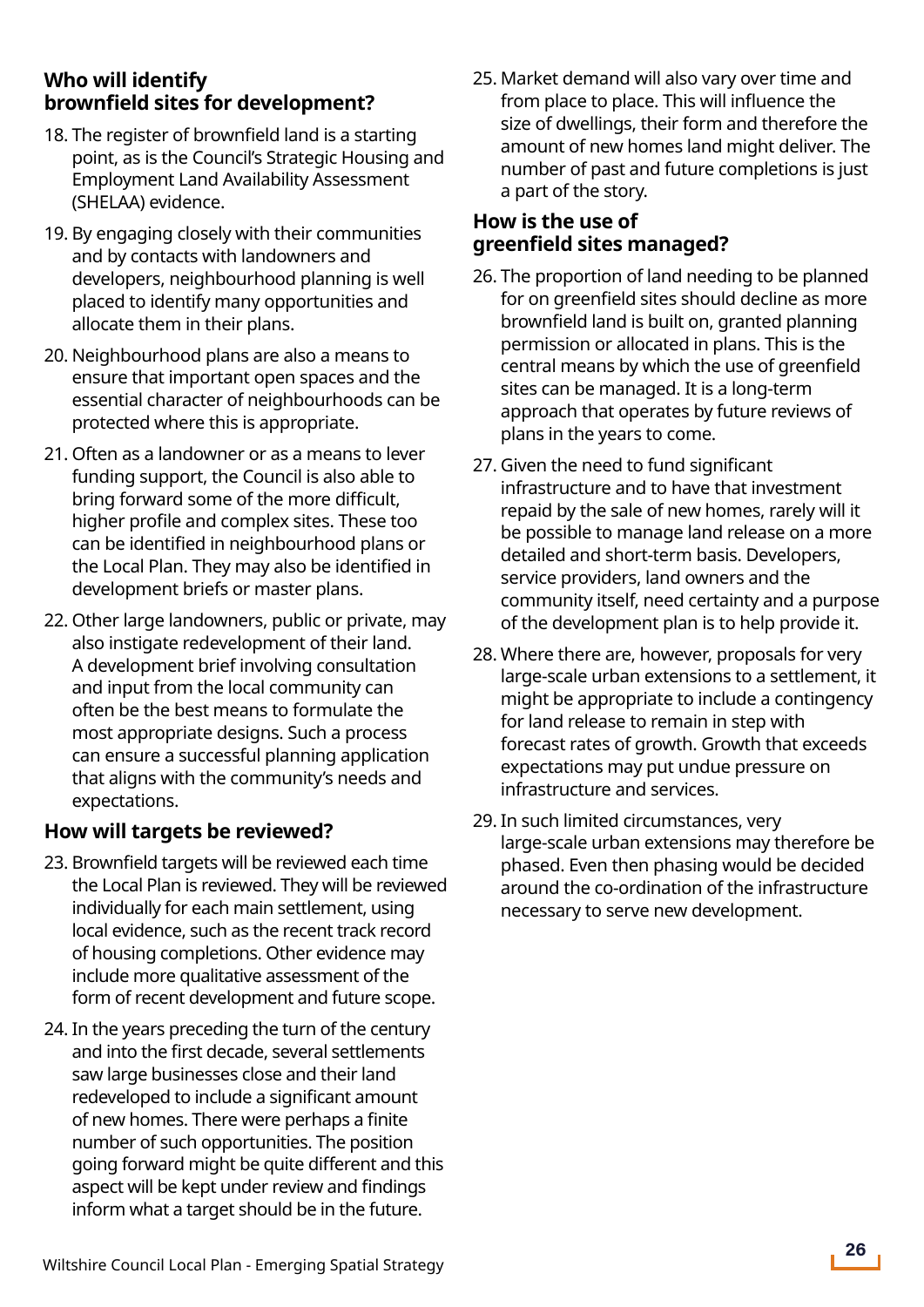# **Wiltshire Council Local Plan Emerging Spatial Stratergy**

All material within this document is copyright Wiltshire Council except where indicated otherwise and may not be used, copied, or reproduced without permission. All rights reserved.